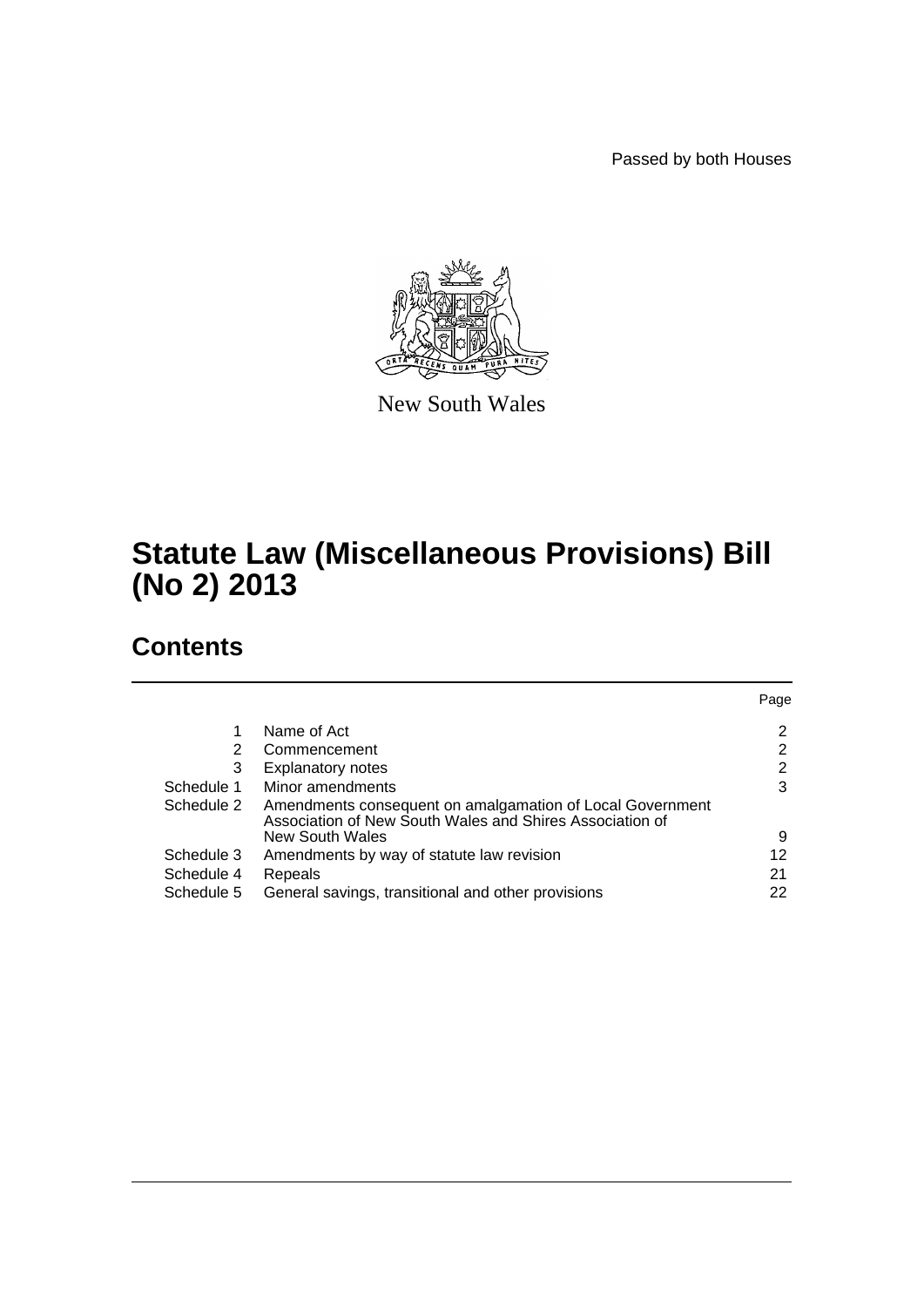*I certify that this public bill, which originated in the Legislative Assembly, has finally passed the Legislative Council and the Legislative Assembly of New South Wales.*

> *Clerk of the Legislative Assembly. Legislative Assembly, Sydney, , 2013*



New South Wales

# **Statute Law (Miscellaneous Provisions) Bill (No 2) 2013**

Act No , 2013

An Act to repeal an Act and to amend certain other Acts and instruments in various respects and for the purpose of effecting statute law revision; and to make certain savings.

*I have examined this bill and find it to correspond in all respects with the bill as finally passed by both Houses.*

*Assistant Speaker of the Legislative Assembly.*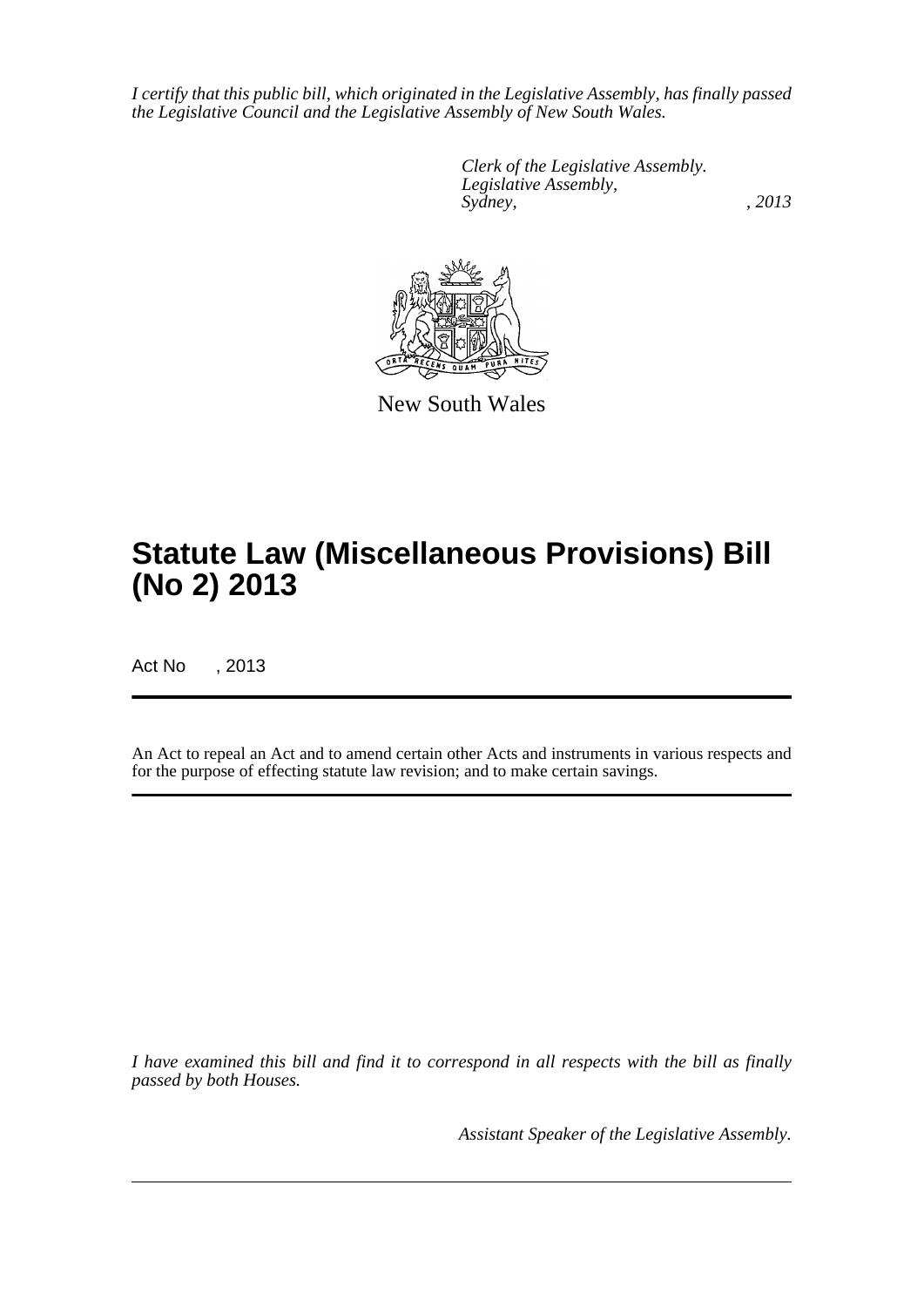Statute Law (Miscellaneous Provisions) Bill (No 2) 2013 [NSW]

#### <span id="page-2-0"></span>**The Legislature of New South Wales enacts:**

#### **1 Name of Act**

This Act is the *Statute Law (Miscellaneous Provisions) Act (No 2) 2013*.

#### <span id="page-2-1"></span>**2 Commencement**

- (1) This Act commences on 3 January 2014.
- (2) However, the amendments made by the Schedules to this Act commence on the day or days specified in those Schedules in relation to the amendments concerned. If a commencement day is not specified, the amendments commence in accordance with subsection  $(1)$ .

#### <span id="page-2-2"></span>**3 Explanatory notes**

The matter appearing under the heading "Explanatory note" in any of the Schedules does not form part of this Act.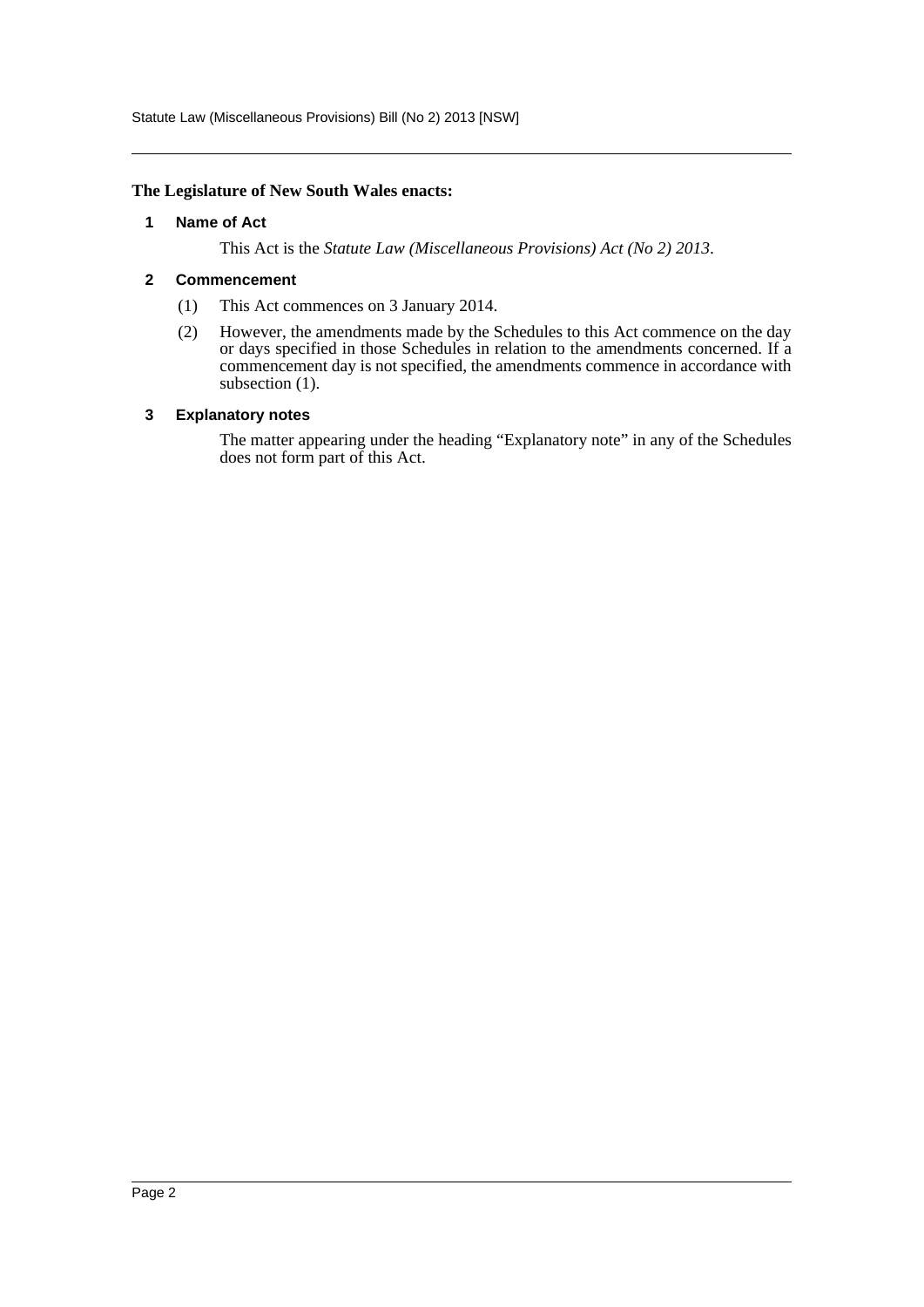# <span id="page-3-0"></span>**Schedule 1 Minor amendments**

# **1.1 Associations Incorporation Act 2009 No 7**

### **[1] Section 74 Decision on application for voluntary cancellation**

Insert after section 74 (3):

- (4) Any notice to be given to an association under subsection (3) must be sent by post addressed to the association:
	- (a) at the association's official address, or
	- (b) if the Director-General suspects that the association's official address is no longer in use, at such other address as appears to the Director-General to be an address that is used by the association.

### **[2] Section 76 Director-General may cancel registration**

Omit "given to the association" from section 76 (3) (a).

Insert instead "sent to the association by registered post".

### **[3] Section 76 (4)**

Insert "to be published in the Gazette and" after "fact".

### **[4] Section 76 (5)**

Omit "registered".

### **[5] Section 80 Effect of transfer of registration declaration**

Insert after section 80 (2):

- (3) On cancelling an association's registration, the Director-General is to cause notice of that fact to be published in the Gazette and to be given to the association.
- (4) Any notice to be given to an association under subsection (3) must be sent by post addressed to the association:
	- (a) at the association's official address, or
	- (b) if the Director-General suspects that the association's official address is no longer in use, at such other address as appears to the Director-General to be an address that is used by the association.

#### **[6] Section 82 Notice of cancellation to be sent to association**

Omit the section.

#### **Explanatory note**

The proposed amendments to the *Associations Incorporation Act 2009* simplify the requirement for the Director-General of the Department of Finance and Services to notify an association before and after the cancellation of the association's registration by removing the requirement that notice of cancellation be sent by registered post.

Item [1] provides that, if the association's registration is cancelled voluntarily, notice of that cancellation may be sent by ordinary post. (At present, section 82 requires the notice to be sent by registered post.)

Item [2] continues the requirement that a notice of the proposed involuntary cancellation of the registration of an association (which states the ground or grounds of that cancellation and gives the association and its members an opportunity to make submissions) must be sent by registered post. Item [3] continues the requirement for notice of the involuntary cancellation of an association's registration to be published in the Gazette (an obligation presently found in section 82).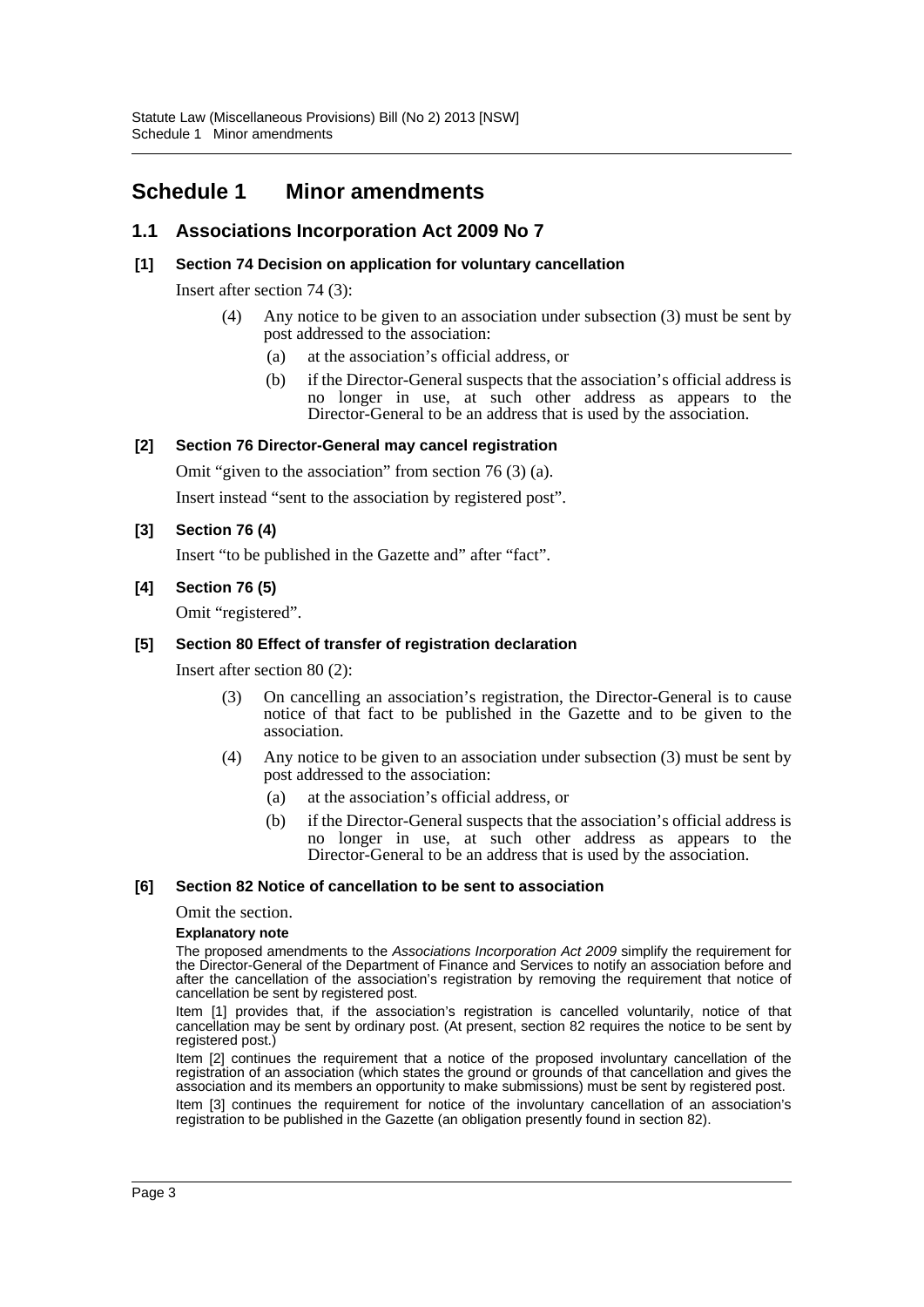Item [4] provides that, if the association's registration is ultimately involuntarily cancelled, notice of that cancellation may be sent by ordinary post (rather than by registered post, as currently required). Item [5] requires notice of the cancellation of an association's registration after the transfer of its registration to registration under a corresponding law to be published in the Gazette (an obligation presently found in section 82) and to be sent to the association by ordinary post (rather than by registered post, as currently required under section 82).

Item [6] omits a provision about the giving of notice of cancellations, which will be redundant as a result of the other proposed amendments.

### **1.2 Environmental Planning and Assessment Act 1979 No 203**

#### **[1] Section 122I Appointment of authorised officers**

Insert after section 122I (3):

(3A) If persons of a class are appointed as authorised officers, they need not be provided with identification cards if the Director-General is satisfied that they possess adequate identification as persons of that class.

#### **[2] Section 122I (5)**

Insert after subsection (4):

(5) In subsection (4), *identification card* means an identification card provided under subsection (3) or identification of the kind referred to in subsection (3A).

#### **Explanatory note**

Item [1] of the proposed amendments to the *Environmental Planning and Assessment Act 1979* provides that persons of a class appointed as authorised officers for certain enforcement purposes need not be provided with identification cards if the Director-General of the Department of Planning and Infrastructure is satisfied that they possess adequate identification as persons of that class. Item [2] provides that such an authorised officer, in the course of exercising the functions of an authorised officer, must, if requested to do so, produce the identification that he or she possesses as a person of that class.

### **1.3 Food Act 2003 No 43**

#### **[1] Section 106 Definitions**

Omit the definition of *relevant enforcement agency*.

#### **[2] Sections 106E and 106F**

Omit the sections.

#### **[3] Section 106I Fees and charges payable under Division**

Omit section 106I (2).

#### **Explanatory note**

Item [2] of the proposed amendments to the *Food Act 2003* removes requirements for the proprietors of certain food businesses to notify the relevant enforcement agency of the appointment of a food safety supervisor and to give notice of any change in the information provided by the proprietor in relation to the food safety supervisor. This information is verified during inspections of food businesses.

Items [1] and [3] make consequential amendments.

### **1.4 Food Regulation 2010**

#### **[1] Part 2A, Division 4 Notices**

Omit the Division.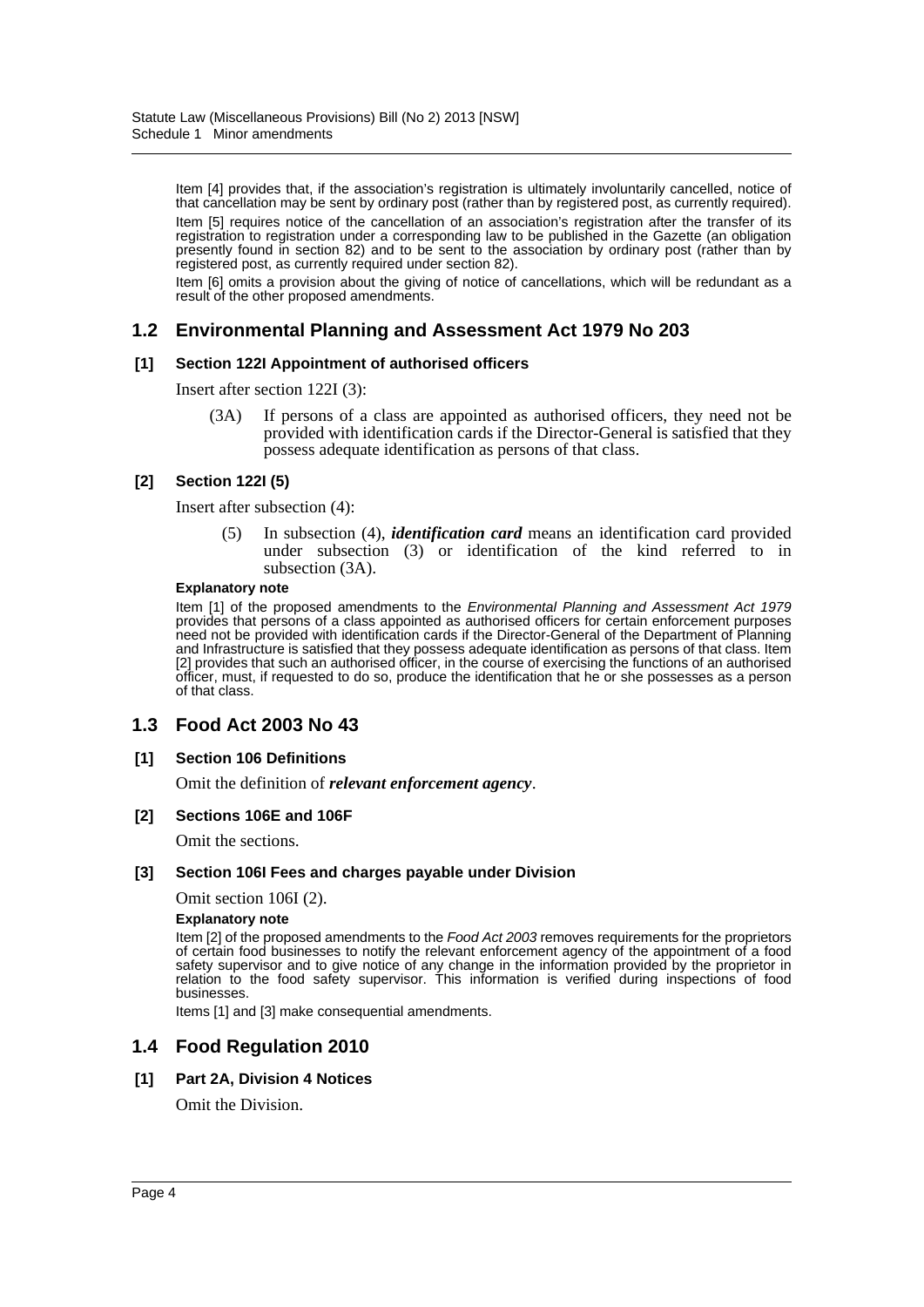#### **[2] Schedule 2 Penalty notices**

Omit the matter relating to sections 106E (1) and 106F (1) from Part 1.

#### **Explanatory note**

Item [1] of the proposed amendments to the *Food Regulation 2010* (*the Regulation*) removes provisions of the Regulation prescribing the information to be contained in notices regarding food safety supervisors and exempting proprietors of certain food businesses from such requirements. The proposed amendment is consequent on the repeal of certain provisions of the *Food Act 2003* by Schedule 1.3.

Item [2] removes references to provisions of the *Food Act 2003* that are repealed by Schedule 1.3 from a Schedule prescribing offences as penalty notice offences.

### **1.5 Health Administration Act 1982 No 135**

#### **Schedule 2A Health professional councils**

Insert in alphabetical order:

Aboriginal and Torres Strait Islander Health Practice Council of New South Wales established under the *Health Practitioner Regulation National Law (NSW)*

#### **Explanatory note**

The proposed amendment to the *Health Administration Act 1982* updates the list of health professional councils, for which the Health Administration Corporation is to manage accounts, to make it consistent with the *Health Practitioner Regulation National Law (NSW)*.

### **1.6 Local Government Act 1993 No 30**

#### **Dictionary**

Omit "(other than a licence or permit under the *Forestry Act 2012*)" from paragraph (b) of the definition of *lease*.

Insert instead "(other than a licence under the *Forestry Act 2012* or a forest permit under that Act that authorises grazing for a period of less than 12 months, bee-farming or any other activity that does not involve the occupation of a State forest)".

#### **Explanatory note**

The proposed amendment to the *Local Government Act 1993* ensures that local council rates will be payable in respect of land in a State forest that is the subject of a forest permit issued under the *Forestry Act 2012* for long-term grazing purposes or for purposes that involve the occupation of the land. The amendment reinstates the arrangement that existed prior to the commencement of the *Forestry Act 2012* under which areas of State forest occupied under permit were rateable.

### **1.7 Photo Card Act 2005 No 20**

#### **[1] Section 18 Purposes for which photographs may be kept and used**

Omit "Division 2 or 3 of Part 5 (Forgery and false instrument offences)" from section 18 (1) (c).

Insert instead "Part 4AA (Fraud) or 4AB (Identity offences), Division 2 or 3 of Part 5 (Forgery) or Part 5A (False and misleading information)".

#### **[2] Section 19 Release of photographs prohibited**

Omit "Division 2 or 3 of Part 5 (Forgery and false instrument offences)" from section 19 (1) (c).

Insert instead "Part 4AA (Fraud) or 4AB (Identity offences), Division 2 or 3 of Part 5 (Forgery) or Part 5A (False and misleading information)".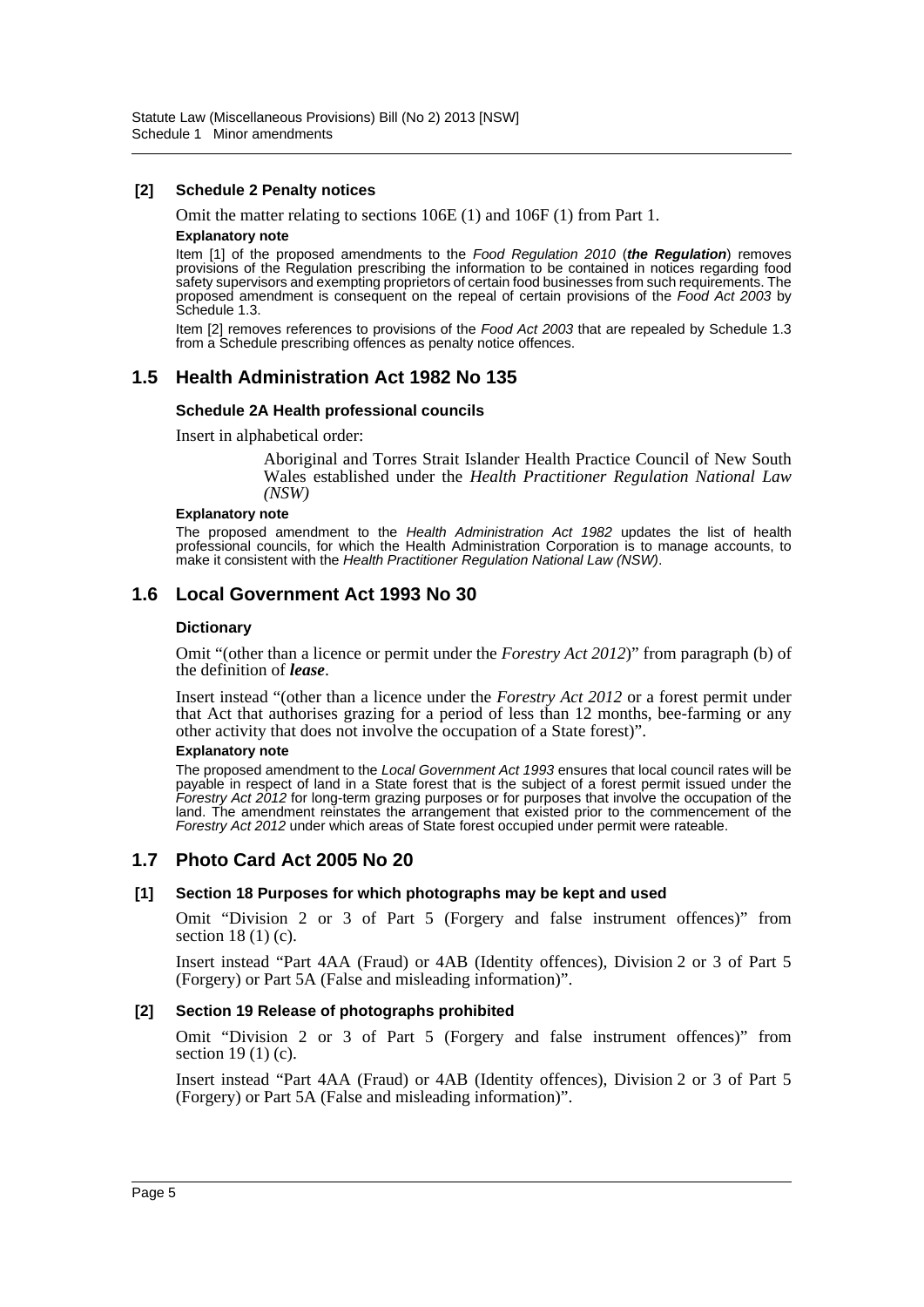#### **Explanatory note**

The proposed amendments to the *Photo Card Act 2005* (*the Act*) update references in the Act to provisions of the *Crimes Act 1900* (*the Crimes Act*) which have been amended to modernise the law relating to fraud and forgery offences and to create new offences relating to identity crime.

Item [1] amends a provision that allows for photographs to be kept and used for the purposes of criminal investigations under the Act and under certain provisions of the Crimes Act in connection with fraud, forgery and identity offences involving photo cards.

Item [2] amends a provision that allows for photographs and other photographic database matter to be released for the purposes of conducting criminal proceedings under the Act and under certain provisions of the Crimes Act in connection with fraud, forgery and identity offences involving photo cards.

### **1.8 Public Health Act 2010 No 127**

#### **Section 89, Definitions**

Omit "woman" and "woman's" from the definition of *identifying particulars*.

Insert instead "person" and "person's", respectively.

**Explanatory note**

The item replaces gender-specific language with gender-neutral language.

### **1.9 Retirement Villages Act 1999 No 81**

#### **Section 4 Definitions**

Omit "Department of Commerce" from paragraph (a) of the definition of *Director-General* in section  $4(1)$ .

Insert instead "Department of Finance and Services".

**Explanatory note**

The item updates a reference to a Department.

### **1.10 Smoke-free Environment Act 2000 No 69**

#### **Section 14A**

Insert after section 14:

#### **14A Police have functions of inspectors in transport-related smoke-free areas**

A police officer has the functions of an inspector in respect of a person smoking in a smoke-free area referred to in section  $6A(1)(d)$ –(h).

#### **Explanatory note**

The proposed amendment to the *Smoke-free Environment Act 2000* gives police officers the functions of inspectors under that Act in order to deal with smokers on railway platforms and stations, ferry wharves, light rail stops, bus stops and taxi ranks. These functions include the power to issue a penalty notice and the power to require a person to stop smoking and to state his or her name and address.

### **1.11 Snowy Hydro Corporatisation Act 1997 No 99**

#### **[1] Section 32 Local water extraction**

Omit "Water Administration Ministerial Corporation under" from section 32 (1).

Insert instead "Minister administering".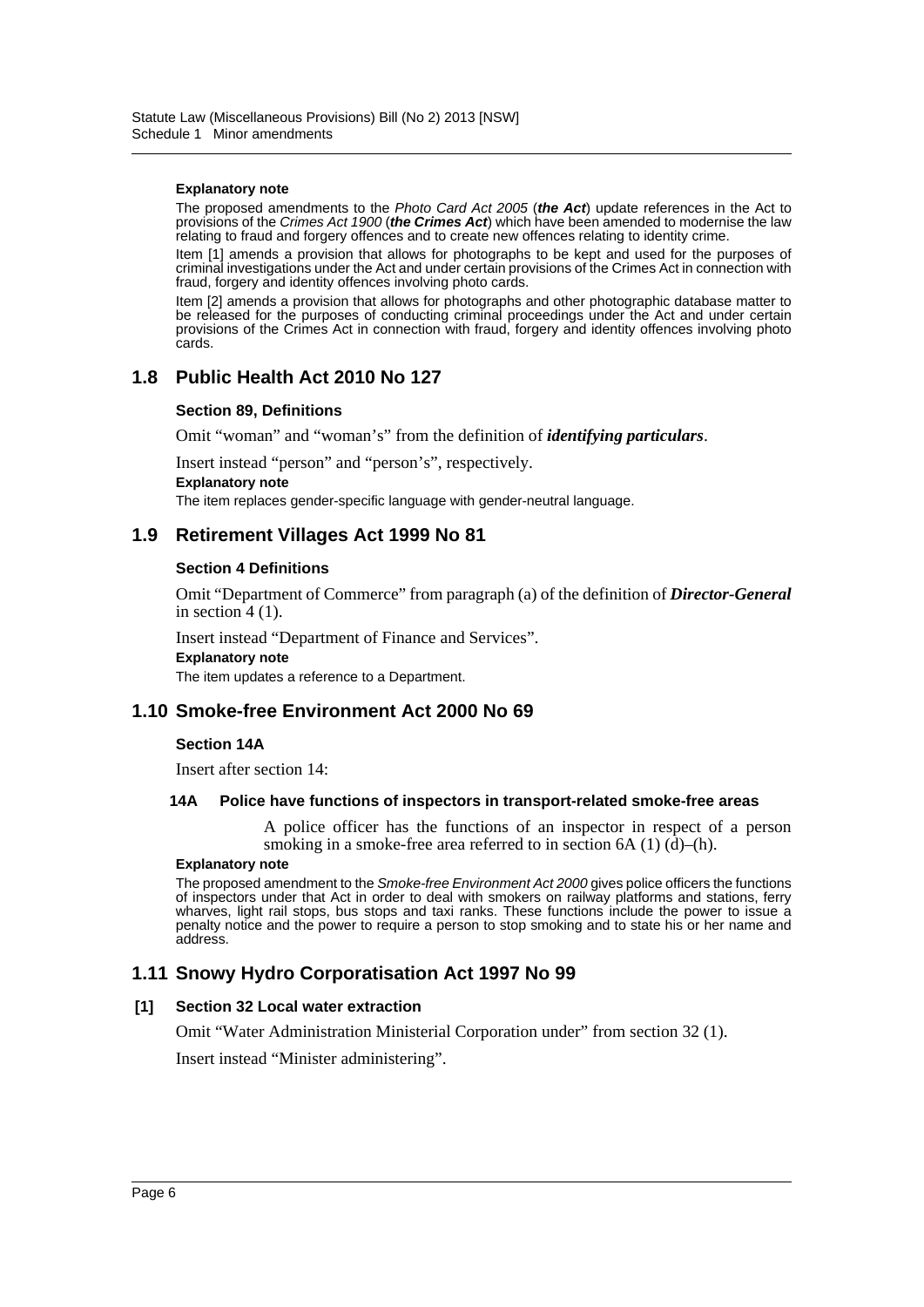### **[2] Section 32 (1)**

Omit ", that is authorised to be collected and stored by the Snowy water licence, in the Snowy water catchment".

Insert instead "under that Act in relation to water that is authorised by the Snowy water licence to be collected and stored in the Snowy water catchment".

#### **Explanatory note**

Item [1] of the proposed amendments to the *Snowy Hydro Corporatisation Act 1997* replaces a reference to the Water Administration Ministerial Corporation (*the Corporation*) in section 32 (1) of that Act with a reference to the Minister administering the *Water Management Act 2000* (*the Minister*). It is the Minister, and not the Corporation, who may grant the licence and approvals referred to in that section.

Item [2] clarifies that what is authorised by the Snowy water licence to be collected and stored in the Snowy water catchment is water and changes the word order of the section to make it more readable.

#### **1.12 Telecommunications (Interception and Access) (New South Wales) Act 1987 No 290**

#### **[1] Section 3 (1), definition of "permitted purpose"**

Insert after paragraph (f) (i):

- (ia) an investigation under the *Police Integrity Commission Act 1996* of corrupt conduct (within the meaning of section 5A of that Act) of an administrative officer (within the meaning of that Act), or
- (ib) an investigation under the *Police Integrity Commission Act 1996* of misconduct (within the meaning of section 5B of that Act) of a Crime Commission officer (within the meaning of that Act), or

#### **[2] Section 3 (1), definition of "permitted purpose"**

Omit "such an investigation" from paragraph (f) (ii).

Insert instead "an investigation covered by subparagraph (i), (ia) or (ib)".

#### **Explanatory note**

The proposed amendments to the *Telecommunications (Interception and Access) (New South Wales) Act 1987* (*the Principal Act*) bring certain definitions in the Principal Act into line with those in the *Telecommunications (Interception and Access) Act 1979* of the Commonwealth (*the Commonwealth Act*).

Item [1] expands the definition of *permitted purpose* to include purposes connected with the investigation of Police Force administrative officers and Crime Commission officers (to enable the Police Integrity Commission to retain intercepted information for those purposes). Item [2] allows for intercepted information to be retained for the purposes of a report on any such investigation.

### **1.13 Transport Administration Act 1988 No 109**

#### **[1] Section 3 Definitions**

Omit the definition of *Sydney Metro* from section 3 (1).

#### **[2] Section 56 Application of Division**

Omit section 56 (d).

#### **[3] Section 65 Definitions**

Omit paragraph (j) of the definition of *transport authority*.

#### **[4] Section 89 Definitions**

Omit ", Sydney Metro" from the definition of *rail authority*.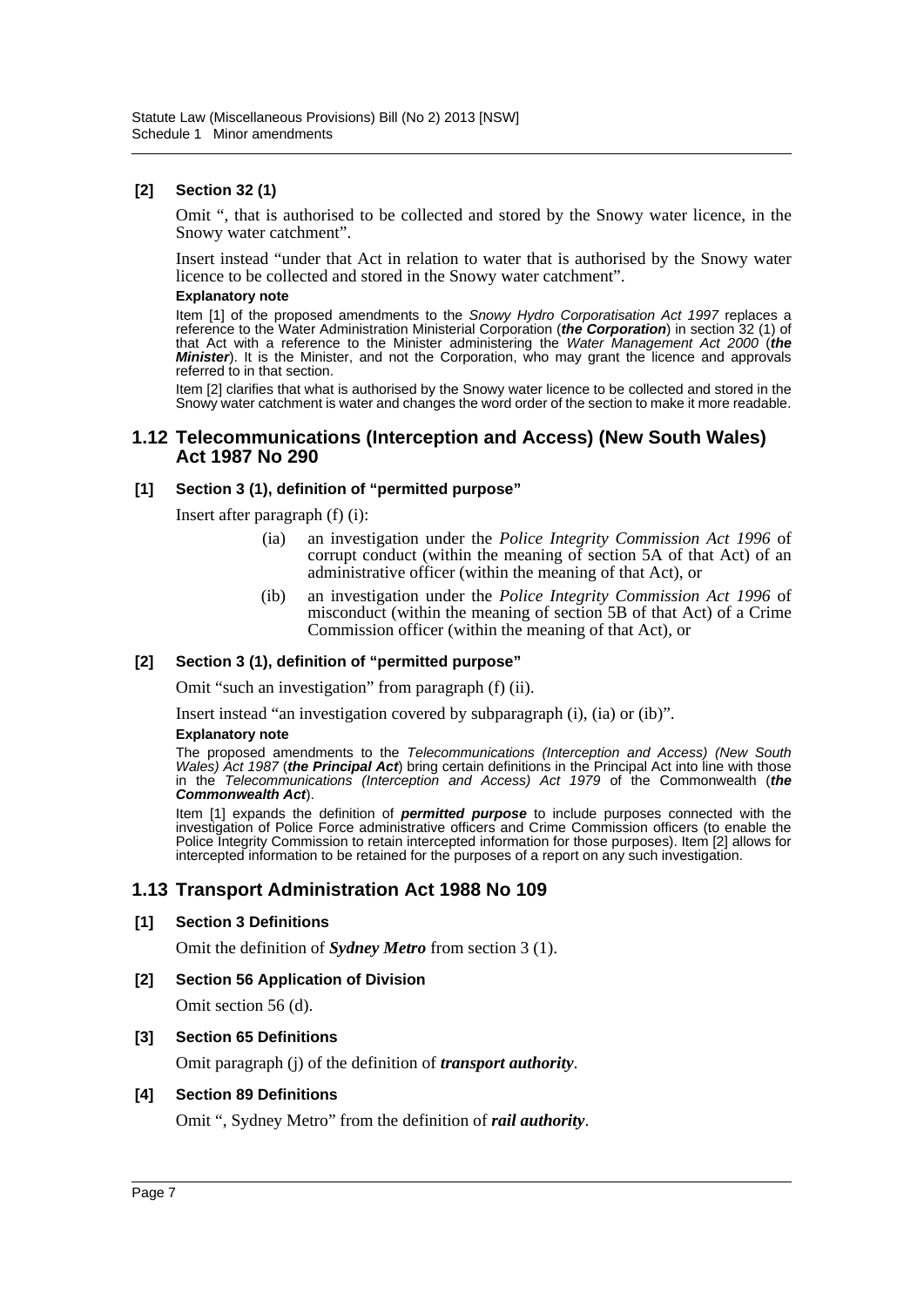#### **[5] Section 107 Definition of "transport authority"**

Omit section 107 (1) (e).

#### **[6] Schedule 5 Extended leave for certain staff**

Omit paragraph (h) of the definition of *Authority* in clause 2.

### **[7] Schedule 8A Sydney Metro**

Omit the Schedule.

#### **Explanatory note**

The proposed amendments to the *Transport Administration Act 1988* repeal redundant provisions relating to Sydney Metro, which was dissolved on 1 July 2013.

### **1.14 Victims Rights and Support Act 2013 No 37**

#### **[1] Section 113 Inadmissibility and use of certain evidence in subsequent legal proceedings**

Omit section 113 (1). Insert instead:

- (1) Despite any rule of law to the contrary:
	- (a) an application for victims support and any documents supporting the application (whether or not furnished when the application is lodged) or any documents furnished to, or prepared by  $or$  on behalf of, the Commissioner at any time in connection with the application, and
	- (b) an application for statutory compensation or for payment for approved counselling services under the *Victims Support and Rehabilitation Act 1996* and any documents supporting the application (whether or not furnished when the application is lodged) or any documents or transcript of evidence in a hearing of the application furnished to, or prepared by or on behalf of, the Tribunal at any time in connection with the application under that Act,

are not admissible as evidence in any legal proceedings (whether criminal or civil) other than criminal proceedings in which the applicant is the accused arising from substantially the same facts as those on which the application is based.

#### **[2] Section 113 (2) (b)**

Omit "for victims support". Insert instead "of a kind referred to in subsection (1)".

#### **Explanatory note**

Item [1] of the proposed amendments to the *Victims Rights and Support Act 2013* preserves the protections that applied pursuant to section 84 of the *Victims Support and Rehabilitation Act 1996* before that Act was repealed (in respect of the inadmissibility of evidence relating to applications for statutory compensation or for payment for approved counselling services). Item [2] makes a consequential amendment.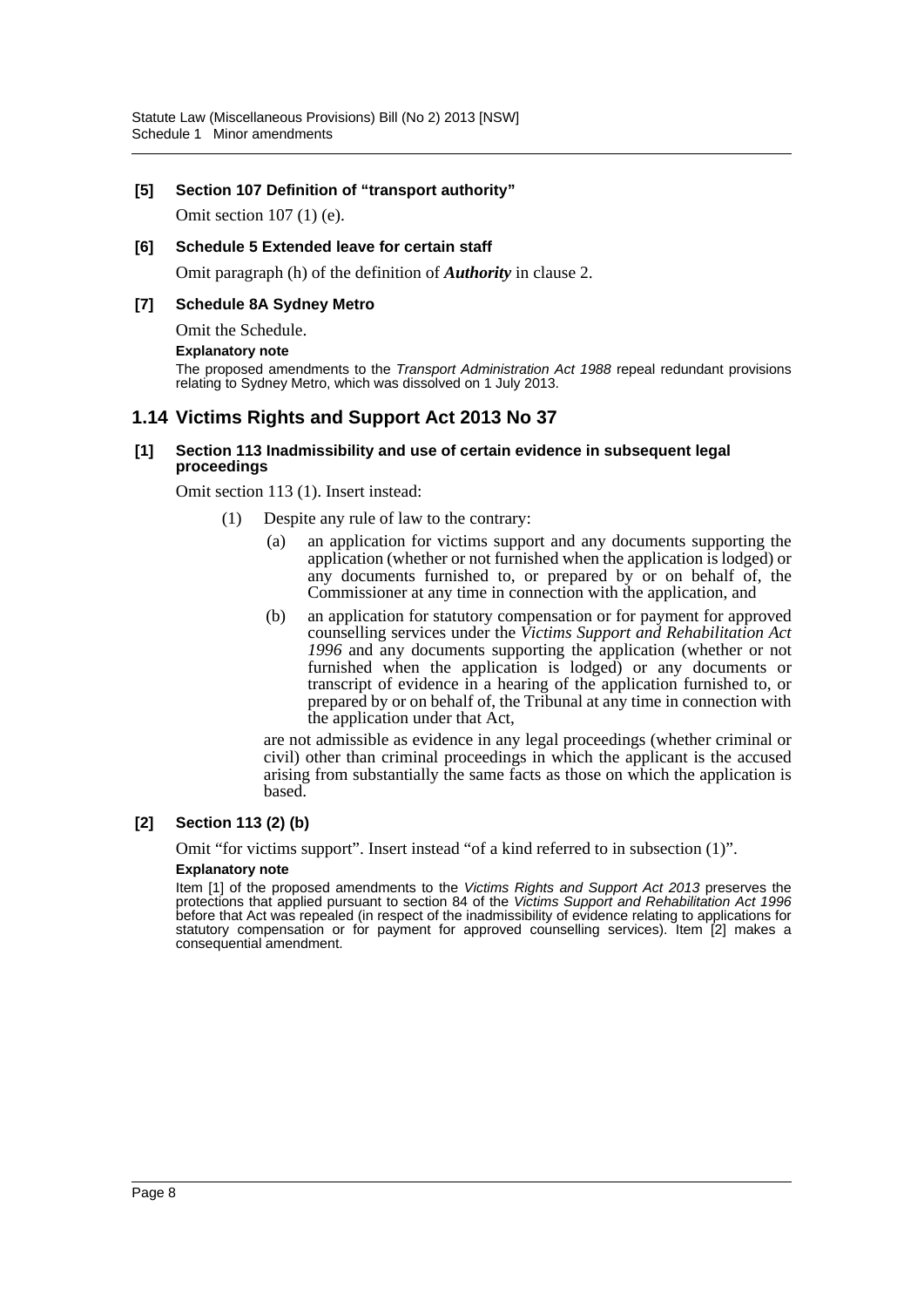Statute Law (Miscellaneous Provisions) Bill (No 2) 2013 [NSW] Schedule 2 Amendments consequent on amalgamation of Local Government Association of New South Wales and Shires Association of New South Wales

# <span id="page-9-0"></span>**Schedule 2 Amendments consequent on amalgamation of Local Government Association of New South Wales and Shires Association of New South Wales**

#### **Explanatory note**

The proposed amendments are consequent on the amalgamation of the Local Government Association of New South Wales and the Shires Association of New South Wales (*the former Associations*) and the repeal by the proposed Act of the *Local Government Associations Incorporation Act 1974* (*the repealed Act*). The former Associations were constituted and incorporated pursuant to the repealed Act and subsequently registered as industrial organisations of employers, and incorporated, under the *Industrial Relations Act 1996*. On 1 March 2013, the former Associations were amalgamated under the *Industrial Relations Act 1996* to form the Local Government and Shires Association of New South Wales (*the amalgamated Association*). The amalgamated Association is registered as an industrial organisation of employers, and incorporated, under the *Industrial Relations Act 1996*. As the amalgamated Association now functions under the *Industrial Relations Act 1996*, the repealed Act no longer has any operation. The proposed amendments ensure that certain functions exercised under various Acts by the former Associations (in particular, in relation to the nomination of members of statutory bodies) continue to be exercised by the amalgamated Association.

### **2.1 Coastal Protection Act 1979 No 13**

#### **[1] Section 12 Constitution of NSW Coastal Panel**

Omit "Associations" wherever occurring in section 12 (2) (c) and (e).

Insert instead "Association".

#### **[2] Schedule 2 Constitution and procedure of Coastal Panel**

Omit "Associations" where firstly occurring and "Local Government and Shires Associations" where secondly occurring from clause 5 (3).

Insert instead "Association of New South Wales" and "Association", respectively.

### **2.2 Energy and Utilities Administration Act 1987 No 103**

**Section 34L Special provisions relating to contributions orders applying to State water agencies**

Omit "Associations" from section 34L (2) (b). Insert instead "Association".

### **2.3 Environmental Planning and Assessment Act 1979 No 203**

#### **[1] Section 117 Directions by the Minister**

Omit "Associations" from section 117 (4A). Insert instead "Association".

#### **[2] Section 118 Appointment of planning administrator, planning assessment panel or regional panel**

Omit "Associations" from section 118 (6). Insert instead "Association".

#### **[3] Schedule 4 Joint Regional Planning Panels**

Omit "Associations" where firstly occurring in clause 2 (2). Insert instead "Association".

#### **[4] Schedule 4, clause 2 (2) (a)**

Omit "Associations fail to notify their". Insert instead "Association fails to notify its".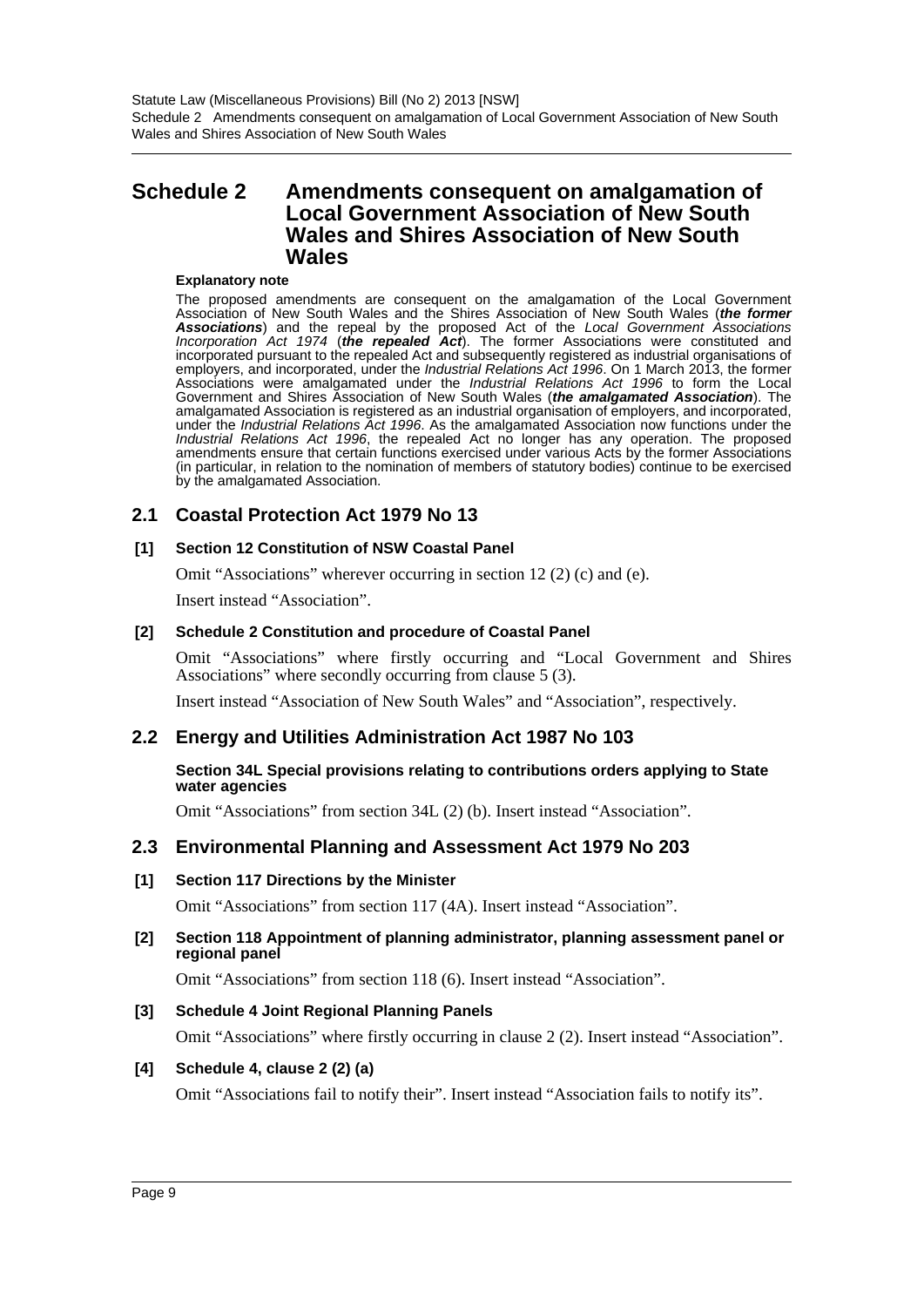Statute Law (Miscellaneous Provisions) Bill (No 2) 2013 [NSW] Schedule 2 Amendments consequent on amalgamation of Local Government Association of New South Wales and Shires Association of New South Wales

### **[5] Schedule 4, clause 2 (2) (b)**

Omit "Associations have". Insert instead "Association has".

# **2.4 Environmental Trust Act 1998 No 82**

### **Section 6 Membership and procedure of Trust**

Omit "Associations" from section 6 (2) (e).

Insert instead "Association of New South Wales".

### **2.5 Fire Brigades Act 1989 No 192**

### **Section 75 Constitution of Council**

Omit "jointly by the Local Government Association of New South Wales and the" from section  $75$  (2) (d).

Insert instead "by the Local Government and".

### **2.6 Fluoridation of Public Water Supplies Act 1957 No 58**

### **Section 4 Fluoridation of Public Water Supplies Advisory Committee**

Insert "and Shires" after "Government" in section 4 (2) (iv).

### **2.7 Food Act 2003 No 43**

### **[1] Section 115A Food Regulation Forum**

Omit "Presidents of the Local Government and Shires Associations" from section 115A (1) (c).

Insert instead "President of the Local Government and Shires Association of New South Wales".

### **[2] Section 115A (1) (d)**

Omit "Associations, to represent those Associations". Insert instead "Association of New South Wales, to represent that Association".

### **2.8 Geographical Names Act 1966 No 13**

#### **Section 3 Geographical Names Board**

Omit "jointly by the governing bodies of the Local Government Association of New South Wales and the" from section  $3(4)(a)$ .

Insert instead "by the governing body of the Local Government and".

### **2.9 Industrial Relations Advisory Council Act 2010 No 76**

#### **Section 6 Membership of Council**

Omit "Associations" from section 6 (1) (d) (v). Insert instead "Association".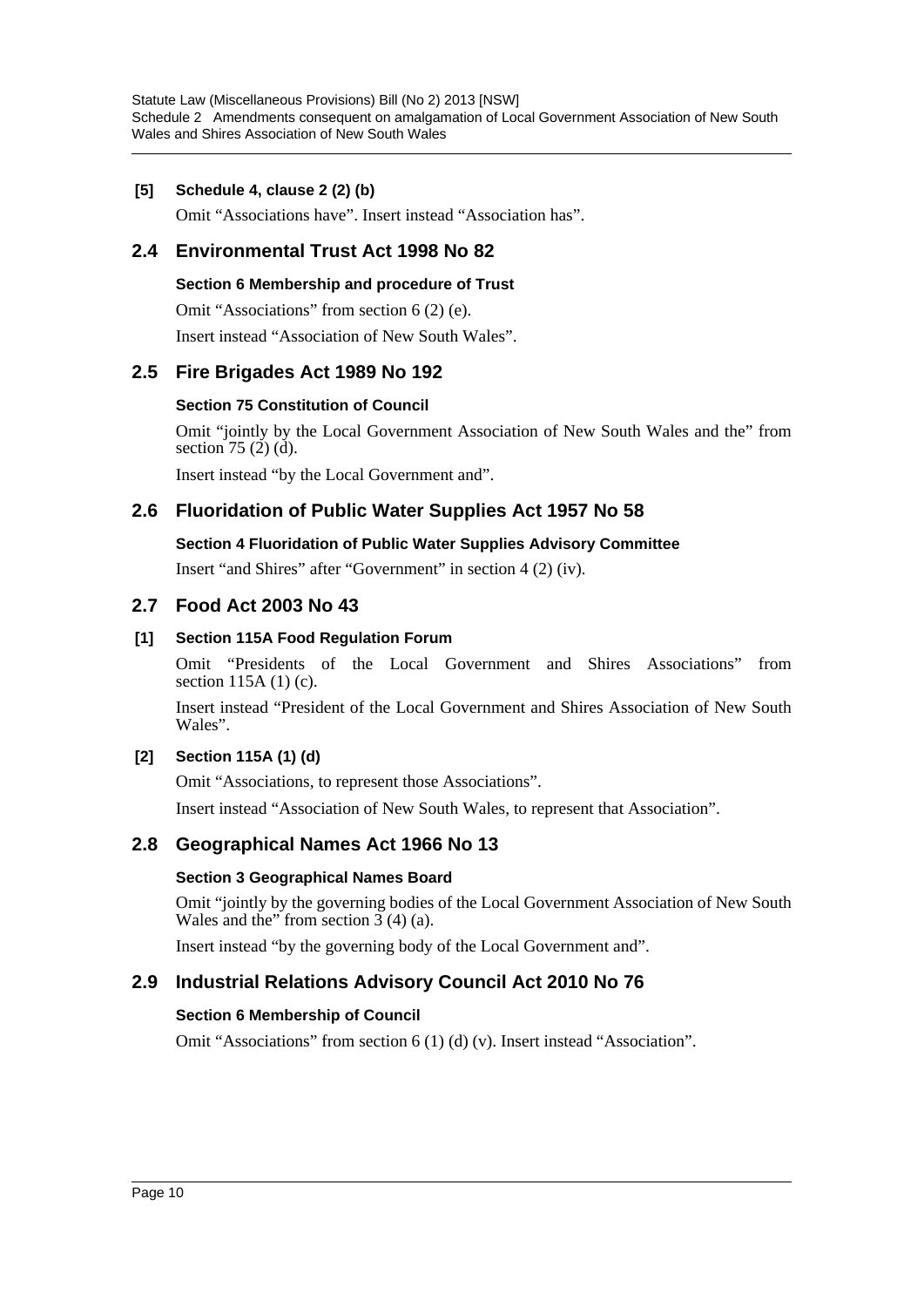# **2.10 Local Government Act 1993 No 30**

#### **Section 262 How is a panel to be constituted for the purposes of making an appointment as a commissioner?**

Omit ", 4 of whom are councillors nominated by the executive of the Local Government Association of New South Wales and 4 of whom are councillors nominated by the executive of the" from section 262 (1).

Insert instead "who are councillors nominated by the executive of the Local Government and".

### **2.11 Local Government (General) Regulation 2005**

### **[1] Clause 285 Notification of vacancy**

Omit "Associations" from clause 285 (a). Insert instead "Association".

### **[2] Clause 285 (b)**

Omit "those Associations". Insert instead "that Association".

### **[3] Clause 296 Declaration of uncontested election**

Omit "Associations" from clause 296 (3) (b). Insert instead "Association".

### **[4] Clause 356 Declaring the election**

Omit "Associations" from clause 356 (3) (b). Insert instead "Association".

### **[5] Schedule 7 Election of mayor by councillors**

Omit "Associations" from clause 13 (b). Insert instead "Association".

### **[6] Schedule 8 Election of chairpersons of county councils**

Omit "Associations" from clause 15 (b). Insert instead "Association".

### **2.12 Protection of the Environment Administration Act 1991 No 60**

#### **Section 28 Membership and procedure of Council**

Omit "Associations" from section 28 (5) (g). Insert instead "Association".

### **2.13 Rural Fires Act 1997 No 65**

#### **Section 123 Membership and procedure of Advisory Council**

Omit section 123 (1) (c) and (d). Insert instead:

(c) 2 persons appointed by the Minister on the recommendation of the Local Government and Shires Association of New South Wales,

### **2.14 Western Lands Act 1901 No 70**

**[1] Section 8B Western Lands Advisory Council**

Omit "is" from section 8B (2) (b).

### **[2] Section 8B (2) (b)**

Omit "Western Division Group of the Shires Association of NSW". Insert instead "Local Government and Shires Association of New South Wales".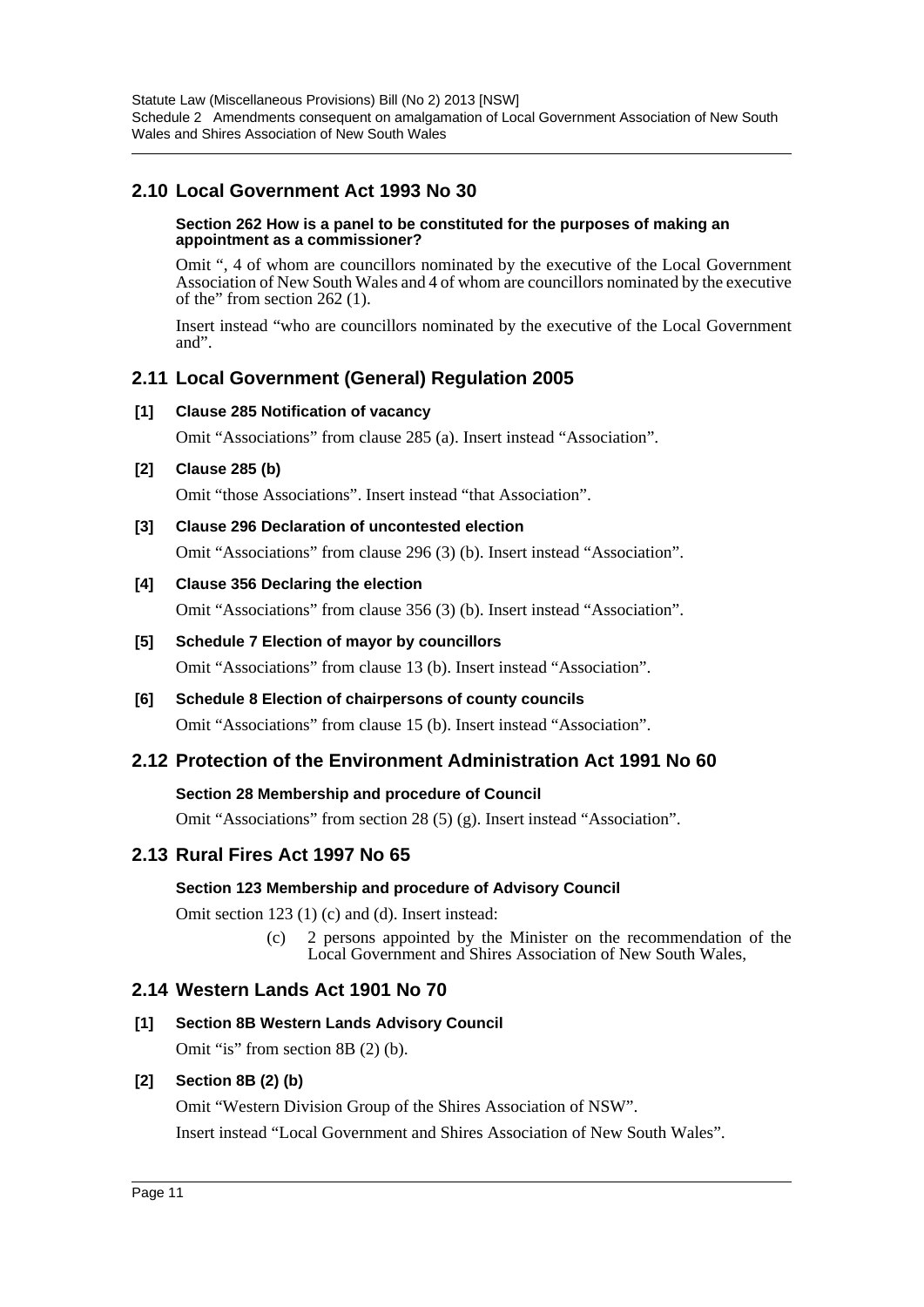# <span id="page-12-0"></span>**Schedule 3 Amendments by way of statute law revision**

# **3.1 Associations Incorporation Act 2009 No 7**

**Section 4 (1), definitions of "Department" and "Director-General"**

Omit "Department of Commerce" wherever occurring.

Insert instead "Department of Finance and Services". **Explanatory note**

The proposed amendment updates references to a Department.

# **3.2 Bega Valley Local Environmental Plan 2013**

### **[1] Clause 1.9 (2)**

Omit "*Lower South Coast Regional Environmental Plan No 1*".

### **[2] Clause 1.9 (2)**

Omit "*Lower South Coast Regional Environmental Plan No 2*".

Insert instead "*Lower South Coast Regional Environmental Plan (No 2)*".

#### **Explanatory note**

Item [1] of the proposed amendments removes a reference to a repealed planning instrument. Item [2] corrects a citation.

# **3.3 Camden Local Environmental Plan 2010 (Amendment No 1)**

### **Clause 4, table**

Omit the following from Column 2:

1450\_COM\_LSZ\_001\_020\_20110916 1450\_COM\_LSZ\_002\_020\_20110916 1450\_COM\_LSZ\_004\_010\_20110916 1450\_COM\_LSZ\_008\_010\_20110916 1450\_COM\_LSZ\_010\_005\_20110916 1450\_COM\_LSZ\_012\_010\_20110916 1450\_COM\_LSZ\_013\_010\_20110916 1450\_COM\_LSZ\_014\_010\_20110916 1450\_COM\_LSZ\_016\_020\_20110916

Insert instead, respectively:

1450\_COM\_LSZ\_001\_020\_20111222 1450\_COM\_LSZ\_002\_020\_20111222 1450\_COM\_LSZ\_004\_010\_20111222 1450\_COM\_LSZ\_008\_010\_20111222 1450\_COM\_LSZ\_010\_005\_20111222 1450\_COM\_LSZ\_012\_010\_20111222 1450\_COM\_LSZ\_013\_010\_20111222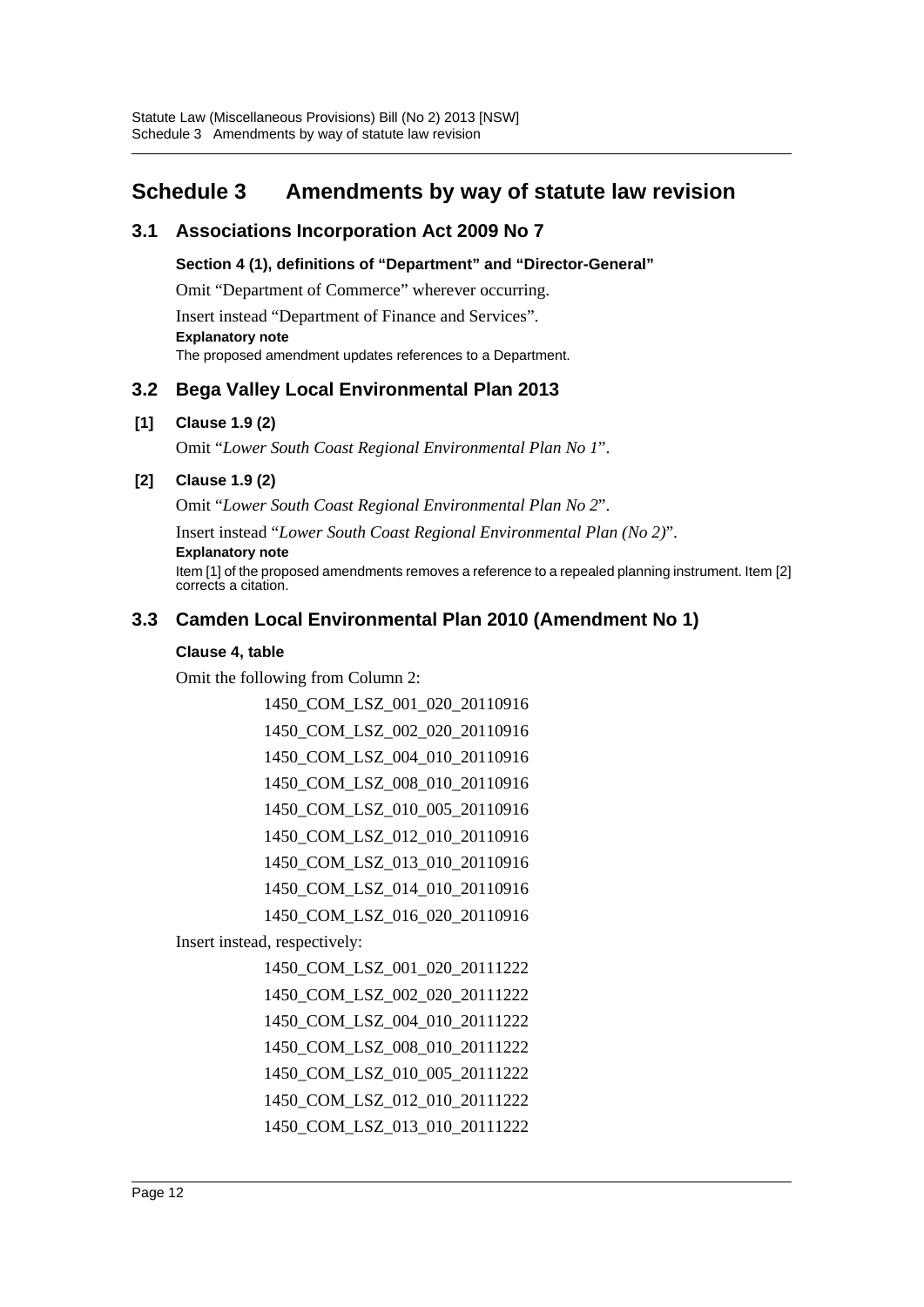#### 1450\_COM\_LSZ\_014\_010\_20111222

1450\_COM\_LSZ\_016\_020\_20111222

#### **Commencement**

The amendment to *Camden Local Environmental Plan 2010 (Amendment No 1)* is taken to have commenced on 5 April 2012.

#### **Explanatory note**

The proposed amendment corrects clerical errors in references to maps, in line with corrections made to the map cover sheet relating to those maps.

### **3.4 Camden Local Environmental Plan 2010 (Amendment No 5)**

#### **Clause 4, table**

Omit the following from Column 1:

1450\_COM\_LSZ\_008\_010\_20110916 1450\_COM\_LSZ\_012\_010\_20110916 1450\_COM\_LSZ\_014\_010\_20110916 1450\_COM\_LSZ\_016\_020\_20110916

Insert instead, respectively:

1450\_COM\_LSZ\_008\_010\_20111222 1450\_COM\_LSZ\_012\_010\_20111222 1450\_COM\_LSZ\_014\_010\_20111222

1450\_COM\_LSZ\_016\_020\_20111222

#### **Commencement**

The amendment to *Camden Local Environmental Plan 2010 (Amendment No 5)* is taken to have commenced on 18 January 2013.

#### **Explanatory note**

The proposed amendment corrects clerical errors in references to maps, in line with corrections made to the map cover sheet relating to those maps as inserted by *Camden Local Environmental Plan 2010 (Amendment No 1)*.

### **3.5 Camden Local Environmental Plan 2010 (Amendment No 6)**

#### **Clause 4, table**

Omit the following from Column 1:

1450\_COM\_LSZ\_002\_020\_20110916

1450\_COM\_LSZ\_013\_010\_20110916

Insert instead, respectively:

1450\_COM\_LSZ\_002\_020\_20111222

1450\_COM\_LSZ\_013\_010\_20111222

#### **Commencement**

The amendment to *Camden Local Environmental Plan 2010 (Amendment No 6)* is taken to have commenced on 16 November 2012.

#### **Explanatory note**

The proposed amendment corrects clerical errors in references to maps, in line with corrections made to the map cover sheet relating to those maps as inserted by *Camden Local Environmental Plan 2010 (Amendment No 1)*.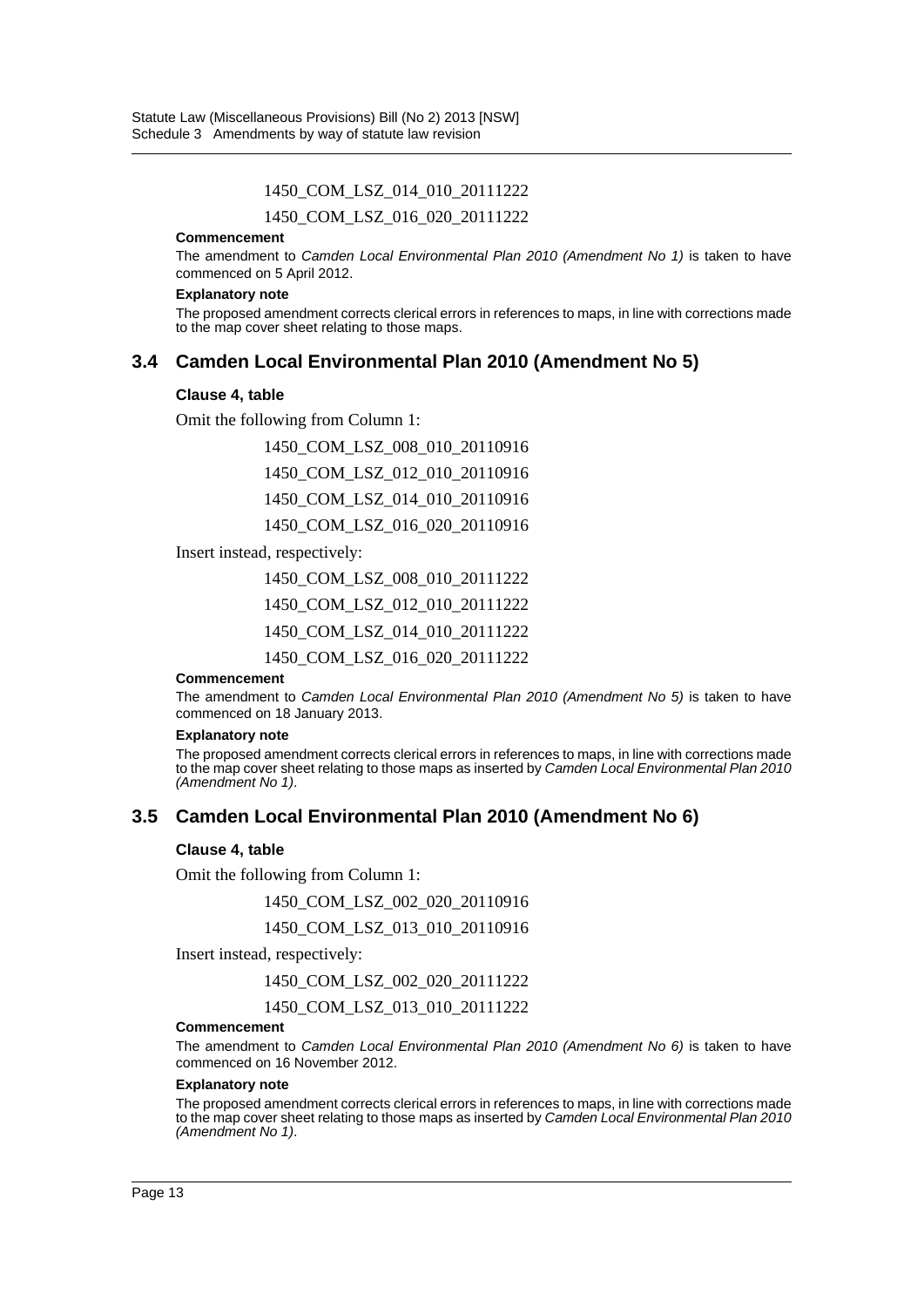# **3.6 Children (Criminal Proceedings) Act 1987 No 55**

### **[1] Section 36 (1)**

Omit "section 71 or 77B of the *Victims Compensation Act 1996*". Insert instead "section 94 or 97 of the *Victims Rights and Support Act 2013*".

### **[2] Section 48B, definition of "victim"**

Omit "*Victims Rights Act 1996*". Insert instead "*Victims Rights and Support Act 2013*". **Explanatory note** The proposed amendments update references to repealed Acts.

# **3.7 Community Land Development Regulation 2007**

### **[1] Clause 4 (1) (a)**

Omit "*Conveyancing (General) Regulation 2003*". Insert instead "*Conveyancing (General) Regulation 2013*".

### **[2] Clause 4 (1) (b) and (c)**

Omit the paragraphs. Insert instead:

- (b) Schedules 1 and 4–8 to the *Conveyancing (General) Regulation 2013*, and
- (c) the *Real Property Regulation 2008*.

#### **Explanatory note**

The proposed amendments update cross-references.

# **3.8 Conveyancers Licensing Act 2003 No 3**

### **Section 15 (2)**

Omit "in the Gazette". Insert instead "on the NSW legislation website".

**Explanatory note**

The proposed amendment clarifies the way in which orders are published under a provision.

# **3.9 Credit (Commonwealth Powers) Act 2010 No 6**

### **Schedule 3, clause 10 (1)**

Omit "Department of Services, Technology and Administration".

Insert instead "Department of Finance and Services". **Explanatory note**

The proposed amendment updates a reference to a Department.

### **3.10 Fair Trading Act 1987 No 68**

### **Section 4 (1), definitions of "Department" and "Director-General"**

Omit "Department of Commerce" wherever occurring.

Insert instead "Department of Finance and Services".

#### **Explanatory note**

The proposed amendment updates references to a Department.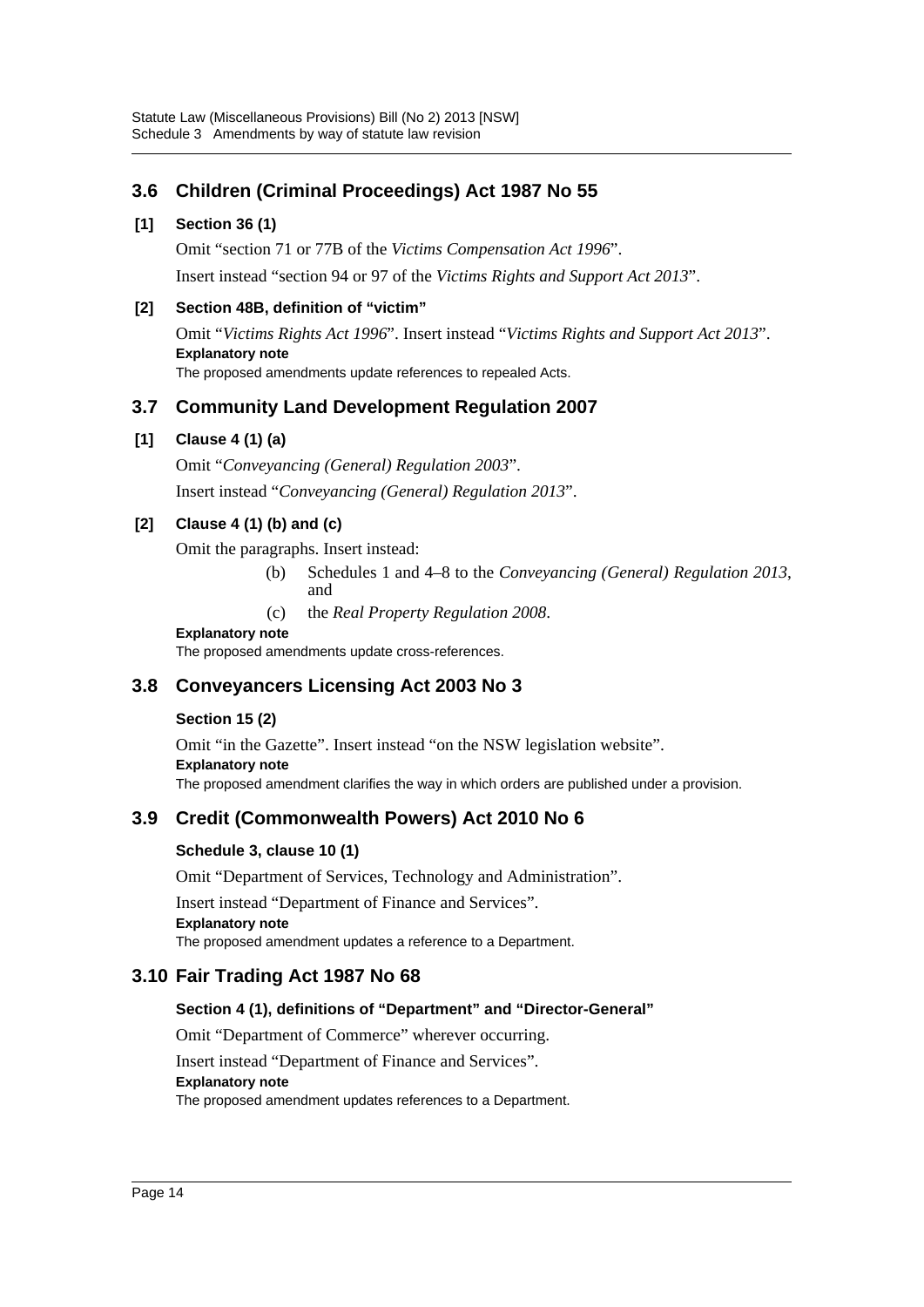# **3.11 Fisheries Management (General) Regulation 2010**

### **Clauses 27 (1) (c) (iv), 36 (2) (a) (iv) and 37 (1) (a) (iv)**

Omit "50 gm" wherever occurring. Insert instead "50 g". **Explanatory note** The proposed amendment corrects incorrect references to units of measurement.

### **3.12 Fisheries Management (Ocean Trap and Line Share Management Plan) Regulation 2006**

### **Appendix, clause 7A (1) (a) (iii)**

Omit "500 gm". Insert instead "500 g". **Explanatory note** The proposed amendment corrects an incorrect reference to a unit of measurement.

# **3.13 Mental Health (Forensic Provisions) Act 1990 No 10**

### **Section 41 (1), definition of "victim" of a patient**

Omit "*Support 2013*". Insert instead "*Support Act 2013*". **Explanatory note** The proposed amendment corrects the citation of an Act.

# **3.14 Mental Health Regulation 2013**

### **Clause 17 (c)**

Omit "a registered occupational therapist eligible for accreditation by the Australian Association of Occupational Therapists".

Insert instead "registered under the Health Practitioner Regulation National Law to practise in the occupational therapy profession (other than as a student)".

#### **Explanatory note**

The proposed amendment updates a reference to persons registered as occupational therapists to make it consistent with the Health Practitioner Regulation National Law.

### **3.15 Mining Act 1992 No 29**

#### **Sections 263 (4) and 264 (4)**

Omit "section 140 (a)" wherever occurring. Insert instead "section 140 (1) (a)". **Explanatory note** The proposed amendment corrects a cross-reference.

### **3.16 National Energy Retail Law (Adoption) Act 2012 No 37**

### **Schedule 1 [17], section 37E (1) (d)**

Omit "arial". Insert instead "Arial". **Explanatory note** The proposed amendment corrects a grammatical error.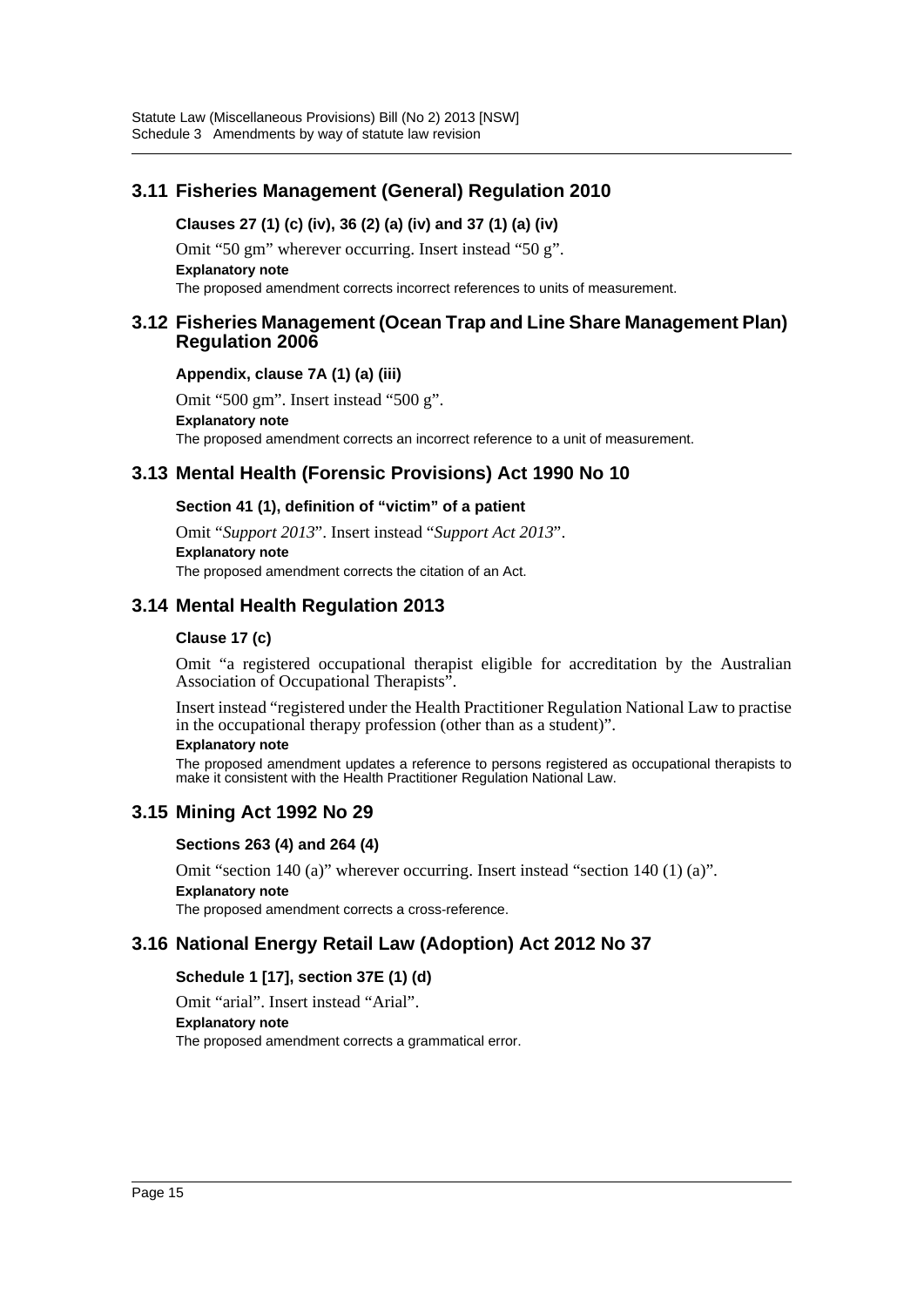# **3.17 Newcastle Local Environmental Plan 2012 (Amendment No 2)**

#### **Clause 4, table**

Omit the following from Column 1:

5900\_COM\_LSZ\_002C\_010\_20120402

Insert instead:

5900\_COM\_LSZ\_002C\_010\_20120320

#### **Commencement**

The amendment to *Newcastle Local Environmental Plan 2012 (Amendment No 2)* is taken to have commenced on 30 August 2013.

#### **Explanatory note**

The proposed amendment corrects a clerical error in a reference to a map, in line with a correction made to the map cover sheet relating to that map.

# **3.18 Passenger Transport Regulation 2007**

### **Clause 163A (8)**

Omit "subsection". Insert instead "subclause".

**Explanatory note**

The proposed amendment corrects a cross-reference.

### **3.19 Personal Property Securities (Commonwealth Powers) Act 2009 No 35**

### **Schedule 1, clause 23A (2) (j)**

Omit the paragraph.

#### **Explanatory note**

The proposed amendment omits a reference to provisions of a repealed Act about goods left on residential premises.

### **3.20 Poisons and Therapeutic Goods Regulation 2008**

#### **Clause 92 (2)**

Omit "is or are supplied". Insert instead "is supplied". **Explanatory note** The amendment corrects a grammatical error.

### **3.21 Property, Stock and Business Agents Act 2002 No 66**

### **Section 16 (1) (b)**

Omit "or section 41 (Licensee not to lend licence) of the *Property, Stock and Business Agents Act 1941*".

#### **Explanatory note**

The proposed amendment omits a reference to convictions recorded in the last 5 years for an offence under an Act that has been repealed for more than 10 years.

### **3.22 Public Interest Disclosures Act 1994 No 92**

#### **[1] Section 12A (5)**

Omit ", in accordance with the *Ombudsman Act 1974*".

Insert instead ", in accordance with the *Ombudsman Act 1974*,".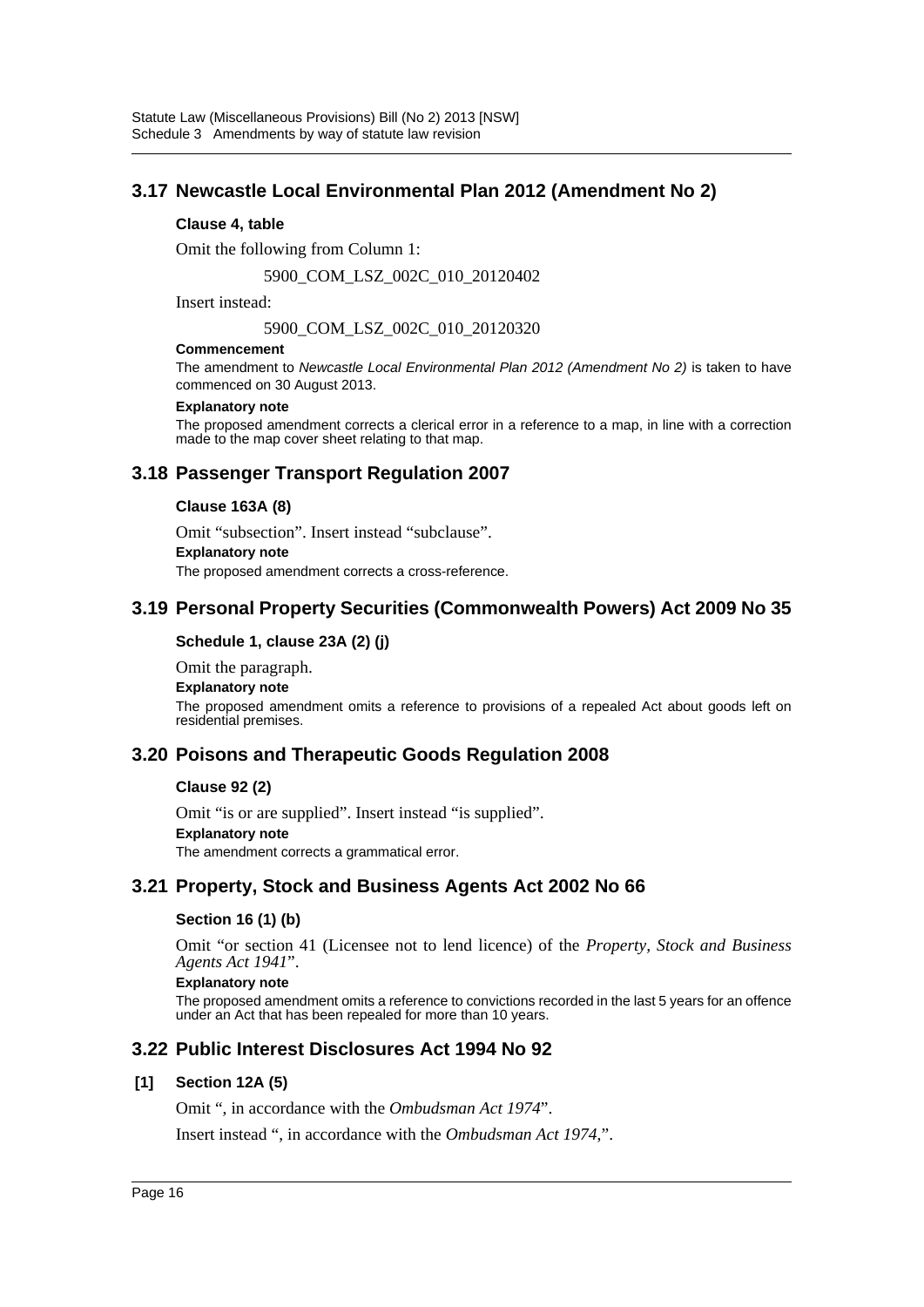### **[2] Sections 12C (4), 12E (4) and 13 (4)**

Omit "investigate, and report, in accordance with the *Ombudsman Act 1974* on" wherever occurring.

Insert instead "investigate, and report on, in accordance with the *Ombudsman Act 1974*,".

### **[3] Section 13 (2)**

Omit "investigate, and report, in accordance with the *Independent Commission Against Corruption Act 1988* on".

Insert instead "investigate, and report on, in accordance with the *Independent Commission Against Corruption Act 1988*,".

#### **Explanatory note**

The proposed amendments correct grammatical errors.

# **3.23 Radiation Control Act 1990 No 13**

### **Schedule 2, clause 16**

Omit "is taken have been appointed". Insert instead "is taken to have been appointed". **Explanatory note**

The proposed amendment corrects a grammatical error.

### **3.24 Residential Tenancies Act 2010 No 42**

#### **[1] Section 3 (1), definitions of "Department" and "Director-General" and section 178 (1) (a) and (2)**

Omit "Department of Services, Technology and Administration" wherever occurring.

Insert instead "Department of Finance and Services".

### **[2] Section 178 (1) (b)**

Omit "Department of Human Services".

Insert instead "Department of Family and Community Services".

**Explanatory note**

The proposed amendments update references to Departments.

### **3.25 Road Rules 2008**

### **Rule 297 (4)**

Insert "than" after "more". **Explanatory note** The proposed amendment inserts a missing word.

### **3.26 Singleton Local Environmental Plan 1996**

#### **Clause 9 (1), definition of "service station"**

Omit "accessaries" from paragraph (a). Insert instead "accessories". **Explanatory note** The proposed amendment corrects a spelling error.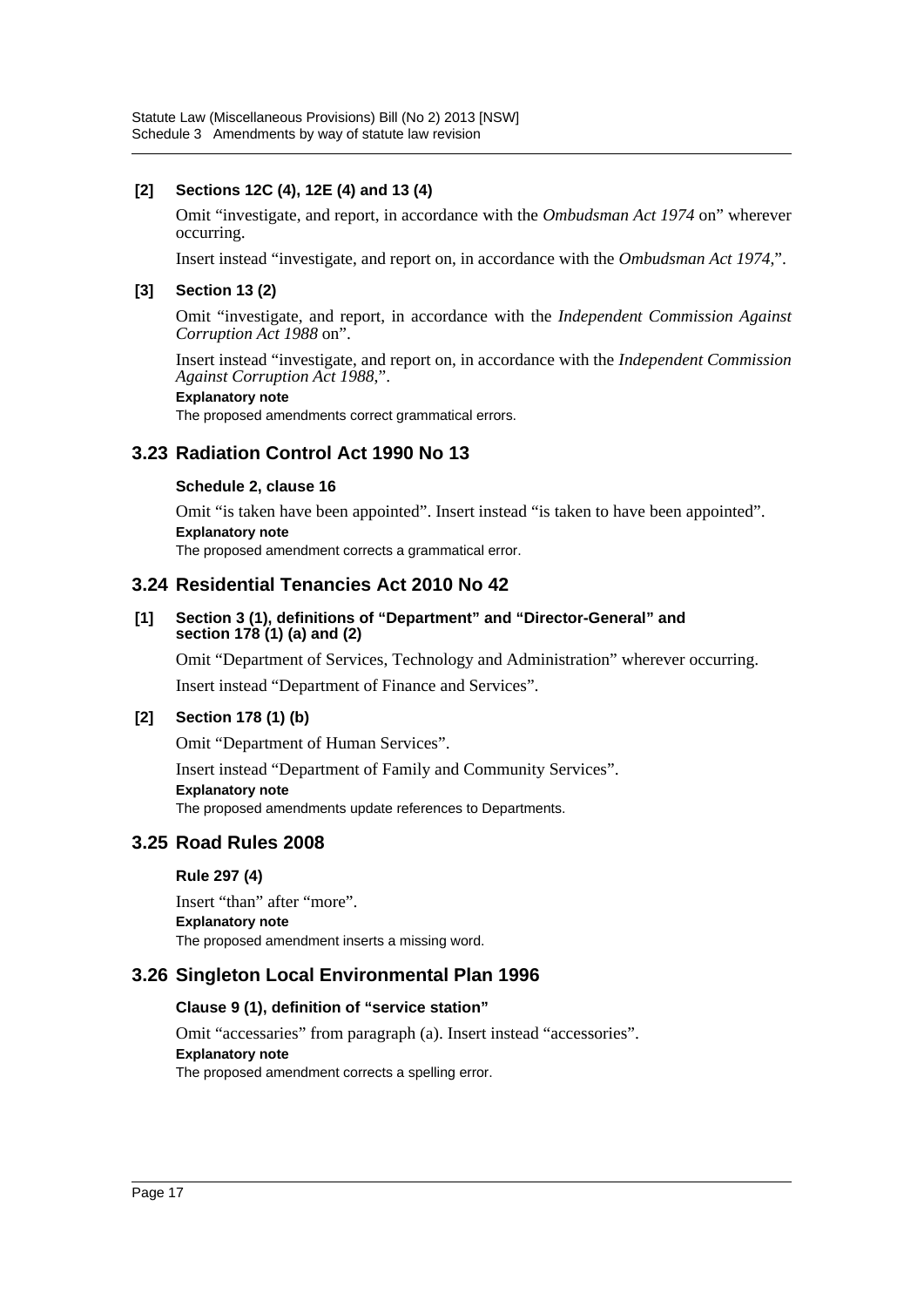# **3.27 Standard Instrument (Local Environmental Plans) Order 2006**

- **[1] Standard Instrument, Land Use Table, Direction 5** Insert "Small bars;" in alphabetical order.
- **[2] Standard Instrument, clause 5.3 (3), Direction** Omit "(a1)". Insert instead "(aa)".
- **[3] Standard Instrument, clause 5.13 (3) (d) and (g)** Omit "indigenous" wherever occurring. Insert instead "native".
- **[4] Standard Instrument, clause 5.13 (3) (g)** Omit "colours". Insert instead "colours,".
- **[5] Standard Instrument, Dictionary, definition of "hospital"** Omit "take-away" from paragraph (d). Insert instead "take away".
- **[6] Standard Instrument, Dictionary, definition of "restaurant or cafe"** Omit "takeaway". Insert instead "take away".
- **[7] Standard Instrument, Dictionary, definition of "sewerage system"** Omit "or place" where secondly occurring in paragraph (e).
- **[8] Standard Instrument, Dictionary, definition of "wharf or boating facilities"**

Omit "boating) that are not port facilities".

Insert instead "boating that are not port facilities)".

#### **Commencement**

The amendments to the *Standard Instrument (Local Environmental Plans) Order 2006* commence on 10 January 2014.

#### **Explanatory note**

Item [1] of the proposed amendments updates a list of development types following amendments made by the *Liquor Amendment (Small Bars) Act 2013*. Item [2] updates a direction. Item [3] makes use of defined terminology consistent. Item [4] inserts missing punctuation. Items [5], [6], [7] and [8] correct typographical errors.

# **3.28 State Environmental Planning Policy (Infrastructure) 2007**

### **[1] Clause 19 (2) and (3)**

Omit "section" wherever occurring. Insert instead "clause".

### **[2] Clause 71 (1) (h)**

Insert "that" after "containers".

### **[3] Clause 88A (3) and (4)**

Omit "affect" wherever occurring. Insert instead "effect".

#### **Explanatory note**

The proposed amendments correct cross-references, insert a missing word and correct a spelling error.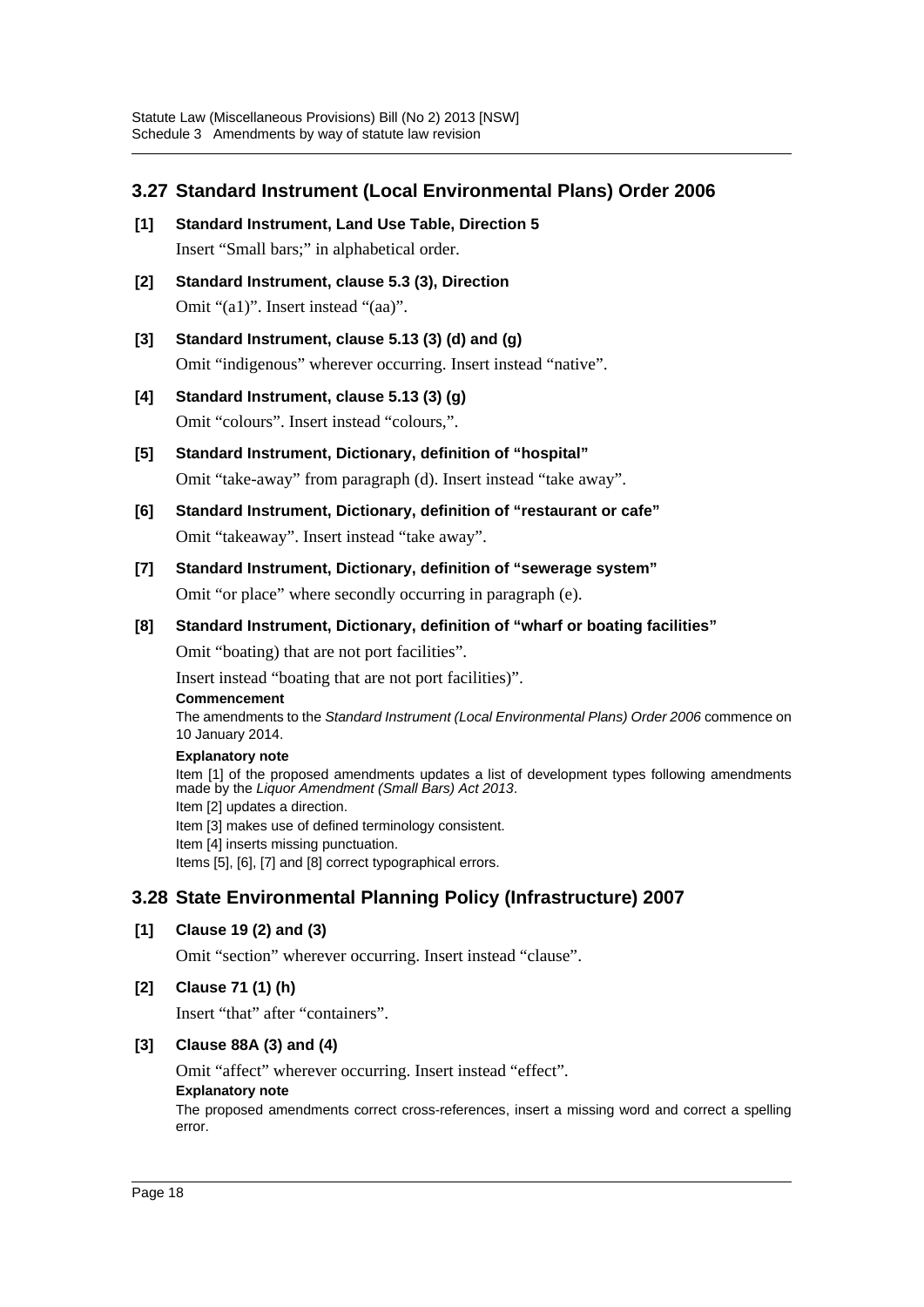# **3.29 Strata Schemes (Freehold Development) Regulation 2012**

### **[1] Clause 4 (1) (a)**

Omit the paragraph. Insert instead:

(a) Division 4 of Part 3 of, and Schedules 5 and 8 to, the *Conveyancing (General) Regulation 2013* (to the extent that those provisions deal with instruments under section 88B of the *Conveyancing Act 1919*), and

### **[2] Clause 21**

Omit "*Conveyancing (General) Regulation 2008*". Insert instead "*Conveyancing (General) Regulation 2013*".

### **[3] Clauses 23 (3) and 24 (2)**

Omit "Schedule 9 to, the *Conveyancing (General) Regulation 2008*" wherever occurring. Insert instead "Schedule 8 to, the *Conveyancing (General) Regulation 2013*".

### **[4] Clauses 23 (3) and 24 (2)**

Omit "Schedule 10" wherever occurring. Insert instead "Schedule 5". **Explanatory note** The proposed amendments update cross-references.

### **3.30 Strata Schemes (Leasehold Development) Regulation 2012**

### **[1] Clause 4 (1) (a)**

Omit the paragraph. Insert instead:

(a) Division 4 of Part 3 of, and Schedules 5 and 8 to, the *Conveyancing (General) Regulation 2013* (to the extent that those provisions deal with instruments under section 88B of the *Conveyancing Act 1919*), and

### **[2] Clause 21**

Omit "*Conveyancing (General) Regulation 2008*". Insert instead "*Conveyancing (General) Regulation 2013*".

### **[3] Clauses 23 (3) and 24 (2)**

Omit "Schedule 9 to, the *Conveyancing (General) Regulation 2008*" wherever occurring. Insert instead "Schedule 8 to, the *Conveyancing (General) Regulation 2013*".

### **[4] Clauses 23 (3) and 24 (2)**

Omit "Schedule 10" wherever occurring. Insert instead "Schedule 5". **Explanatory note** The proposed amendments update cross-references.

### **3.31 Tattoo Parlours Act 2012 No 32**

### **Section 16 (1)**

Omit "section 14". Insert instead "section 19". **Explanatory note** The proposed amendment corrects a cross-reference.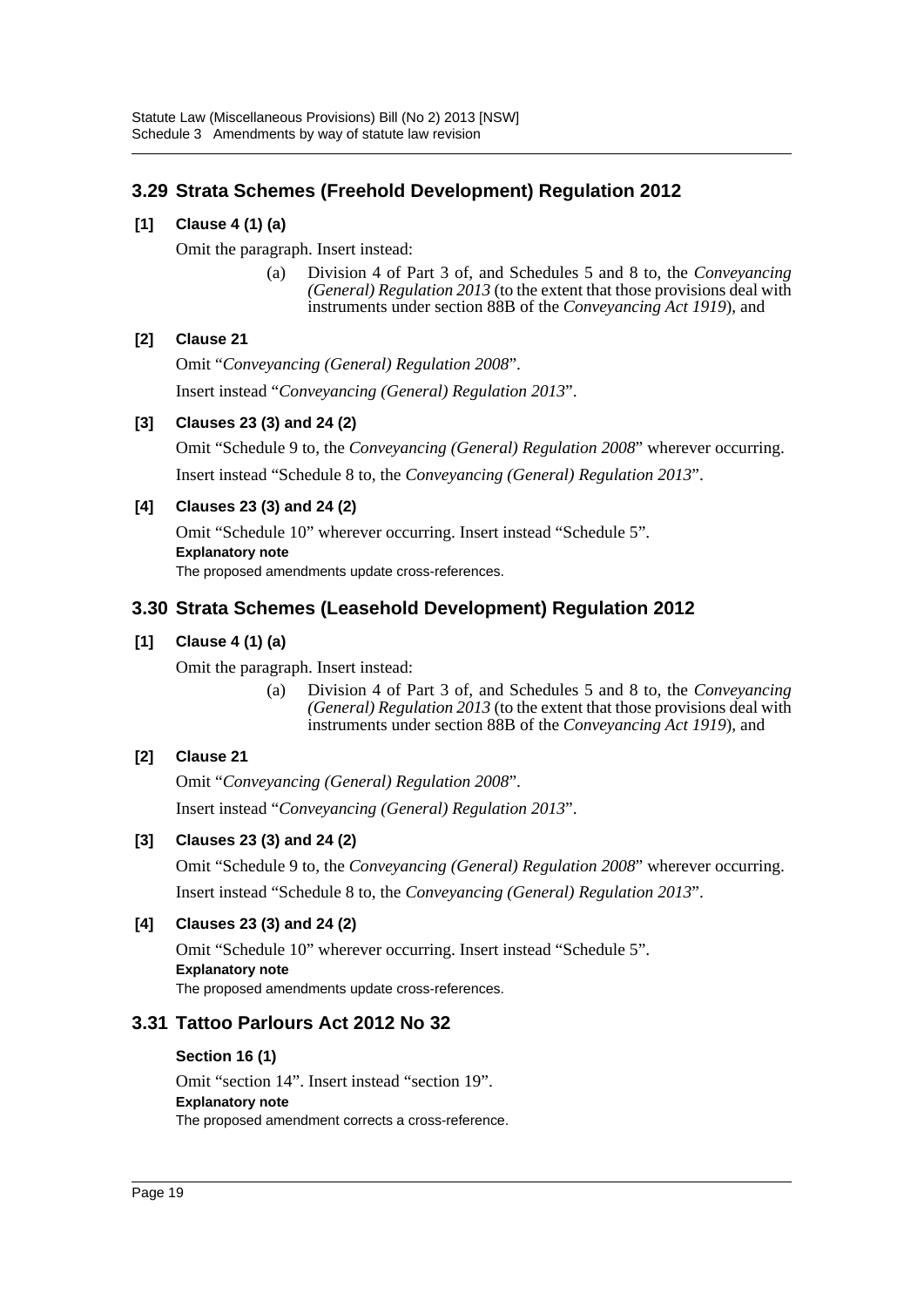# **3.32 Valuers Act 2003 No 4**

### **Section 3, definition of "Director-General" and sections 30, 31 (1) and (2) and 39**

Omit "Department of Commerce" wherever occurring.

Insert instead "Department of Finance and Services".

**Explanatory note**

The proposed amendment updates references to a Department.

# **3.33 Veterinary Practice Act 2003 No 87**

### **Schedule 1, clause 1 (g)**

Omit "*Stock (Artificial Breeding) Act 1985*". Insert instead "*Stock Diseases Act 1923*". **Explanatory note** The proposed amendment updates a reference to an Act.

### **3.34 Water Sharing Plan for the Kulnura Mangrove Mountain Groundwater Sources 2003**

### **Clause 19 (1) (a) (ix)**

Omit "the" where secondly occurring. **Explanatory note** The proposed amendment corrects a grammatical error.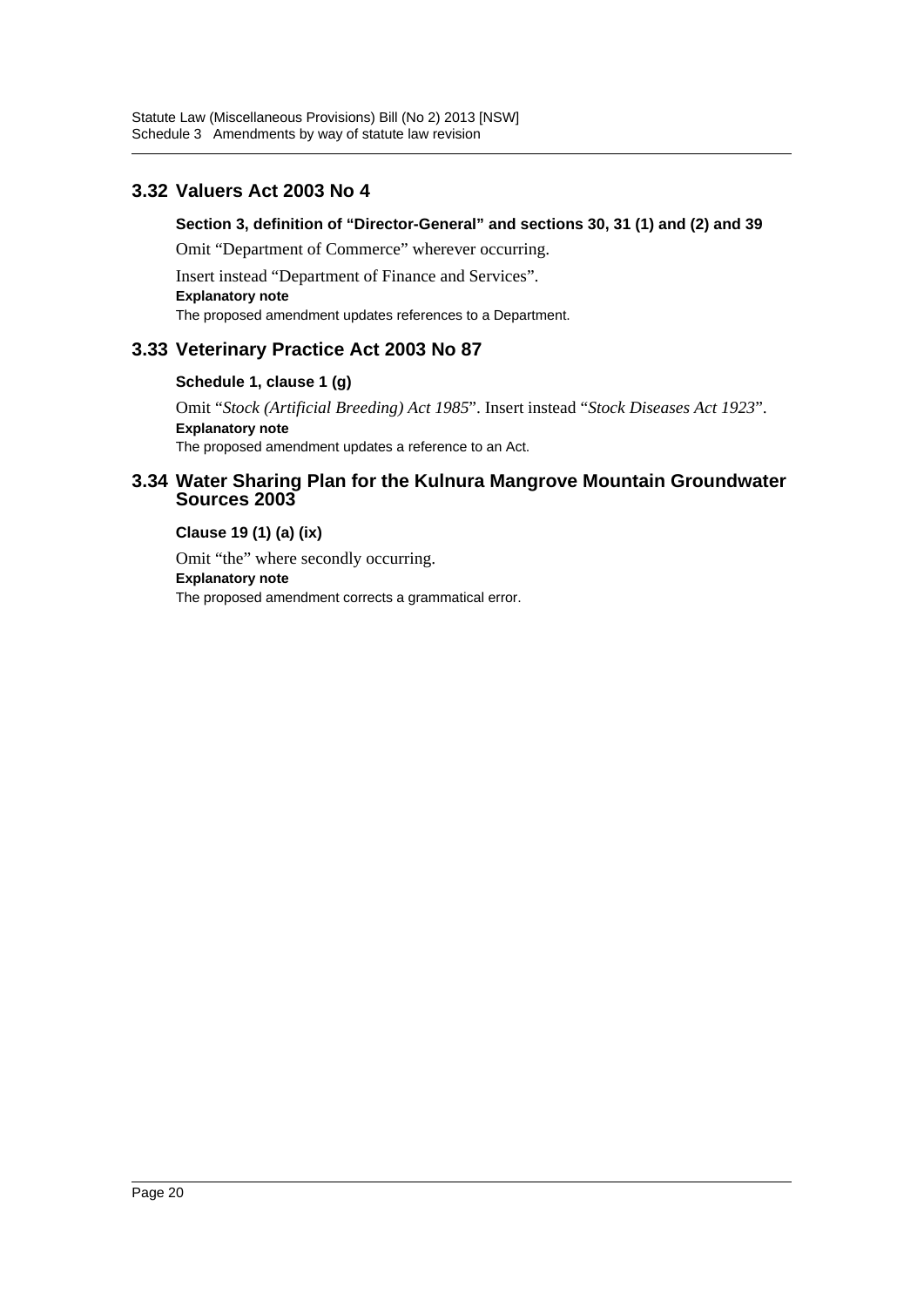# <span id="page-21-0"></span>**Schedule 4 Repeals**

### **1 Repeal of redundant Act**

The *Local Government Associations Incorporation Act 1974* No 20 is repealed.

### **2 Amendment of Marine Safety Act 1998 No 121**

#### (1) **Schedule 2, Part 1**

Omit the following:

*Commercial Vessels Act 1979* No 41

*Marine (Boating Safety—Alcohol and Drugs) Act 1991* No 80 *Marine Pilotage Licensing Act 1971* No 56

### (2) **Schedule 2, Part 2**

Omit the matter relating to the *Commercial Vessels Act 1979*, *Marine Pilotage Licensing Act 1971* and *Navigation Act 1901*.

### (3) **Schedule 2, Part 2**

Omit the following from the matter relating to the *Maritime Services Act 1935*:

*Boating (Safety Equipment) Regulation—N.S.W. Water Traffic Regulations—N.S.W.*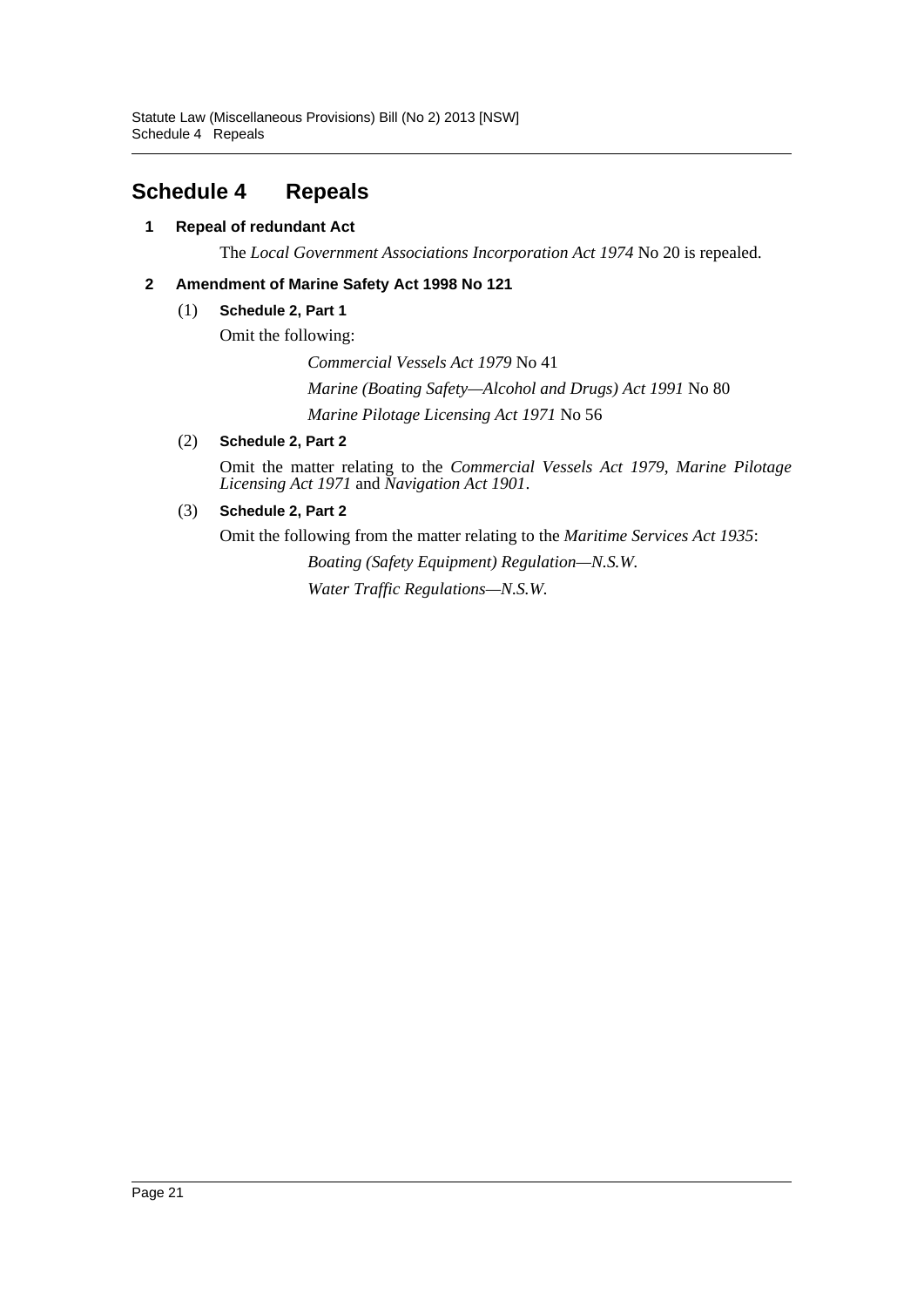# <span id="page-22-0"></span>**Schedule 5 General savings, transitional and other provisions**

#### **1 Effect of amendment of amending provisions**

- (1) An amendment made by Schedule 1, 2 or 3 to an amending provision contained in an Act or instrument is, if the amending provision has commenced before the Schedule 1, 2 or 3 amendment concerned, taken to have effect as from the commencement of the amending provision (whether or not the amending provision has been repealed).
- (2) In this clause:

*amending provision* means a provision of an Act or instrument that makes a direct amendment to an Act or instrument by:

- (a) the repeal or omission of matter contained in the amended Act or instrument without the insertion of any matter instead of the repealed or omitted matter, or
- (b) the omission of matter contained in the amended Act or instrument and the insertion of matter instead of the omitted matter, or
- (c) the insertion into the amended Act or instrument of matter, not being matter inserted instead of matter omitted from the Act or instrument.

#### **Explanatory note**

This clause ensures that certain amendments, including amendments correcting errors in technical provisions (for example, headings indicating the section to be amended or directions as to where a new section is to be inserted) and rectifying minor drafting errors (for example, corrections in numbering of provisions, correction or insertion of cross-references, omission of unnecessary matter or insertion of omitted matter), will be taken to have commenced on the date the amendments to which they relate commenced.

#### **2 Effect of amendment or repeal on acts done or decisions made**

Except where it is expressly provided to the contrary, if this Act:

- (a) amends a provision of an Act or an instrument, or
- (b) repeals and re-enacts (with or without modification) a provision of an Act or an instrument,

any act done or decision made under the provision amended or repealed has effect after the amendment or repeal as if it had been done or made under the provision as so amended or repealed.

#### **Explanatory note**

This clause ensures that the amendment or repeal of a provision will not, unless expressly provided, vitiate any act done or decision made under the provision as in force before the amendment or repeal.

#### **3 Effect of amendment on instruments**

Except where expressly provided to the contrary, any instrument made under an Act amended by this Act, that is in force immediately before the commencement of the amendment, is taken to have been made under the Act as amended.

#### **Explanatory note**

This clause ensures that, unless expressly provided, any instrument that is in force and made under a provision of an Act that is amended or substituted by the proposed Act will be taken to have been made under the Act as amended.